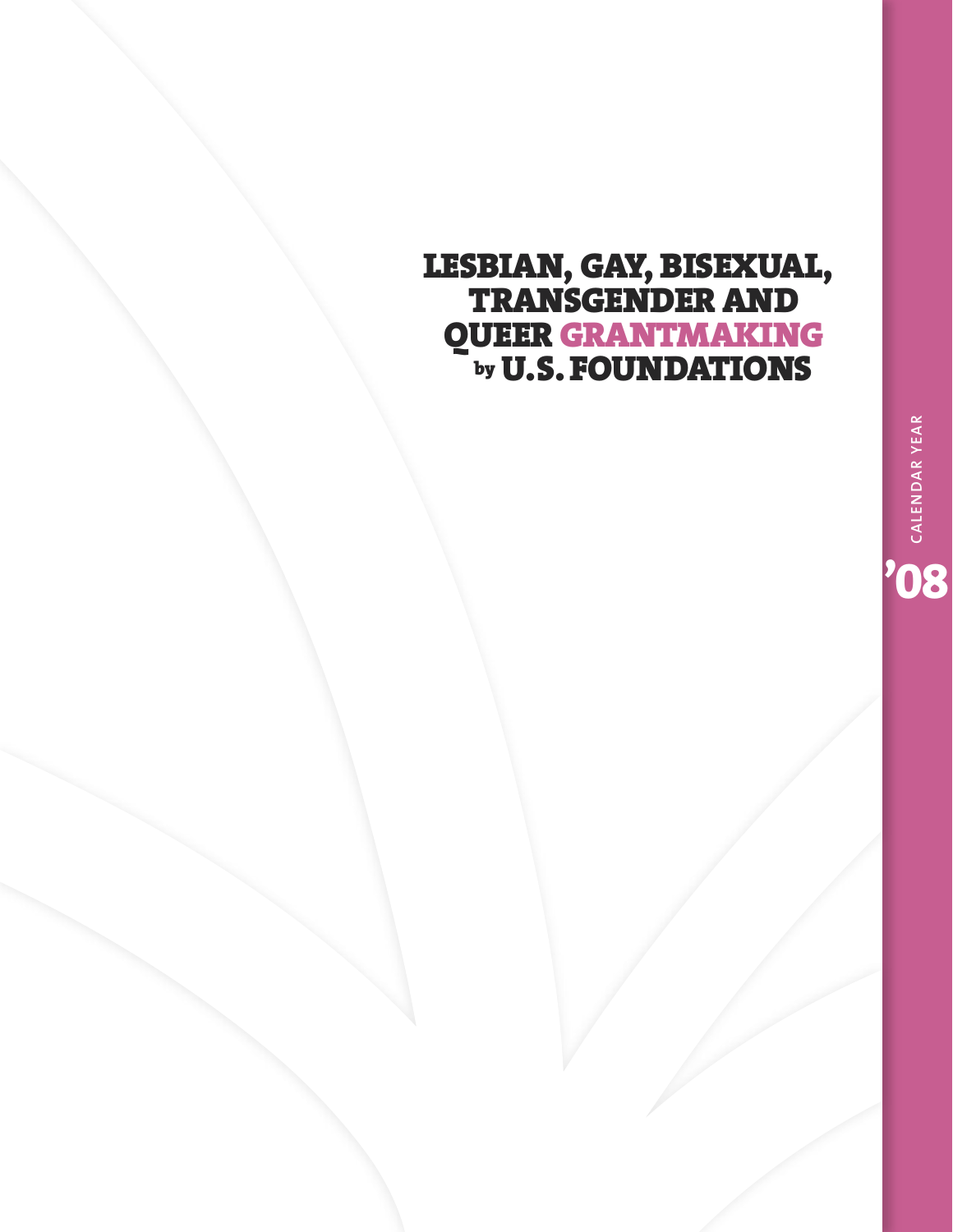## **CONTENTS**

- 1 Introduction
- 2 Key Findings
- 3 Detailed Findings
- 17 Appendix A:

Methodology

19 Appendix B: 2008 List of LGBTQ Grantmakers in the U.S.

#### **MISSION**

To mobilize philanthropic resources that create equity, enhance the well-being of lesbian, gay, bisexual, transgender and queer communities, and advance racial, economic and gender justice.

#### **ACKNOWLEDGEMENTS**

Research: Nancy Cunningham Design: RD Design

Funders for LGBTQ Issues would like to thank the funders who made this research and publication possible.

We also extend our thanks to the grantmakers that responded to our requests for data, entrusting us with their information and allowing a closer look into the realities of our sector.

#### **FUNDERS FOR LGBTQ ISSUES STAFF**

Nancy Ordover, Program Director Tia Richards, Operations Manager Karen Zelermyer, President & CEO

116 East 16th Street, 6th Floor New York, NY 10003 Tel 212-475-2930 Fax 212-475-2532 www.lgbtfunders.org www.lgbtracialequity.org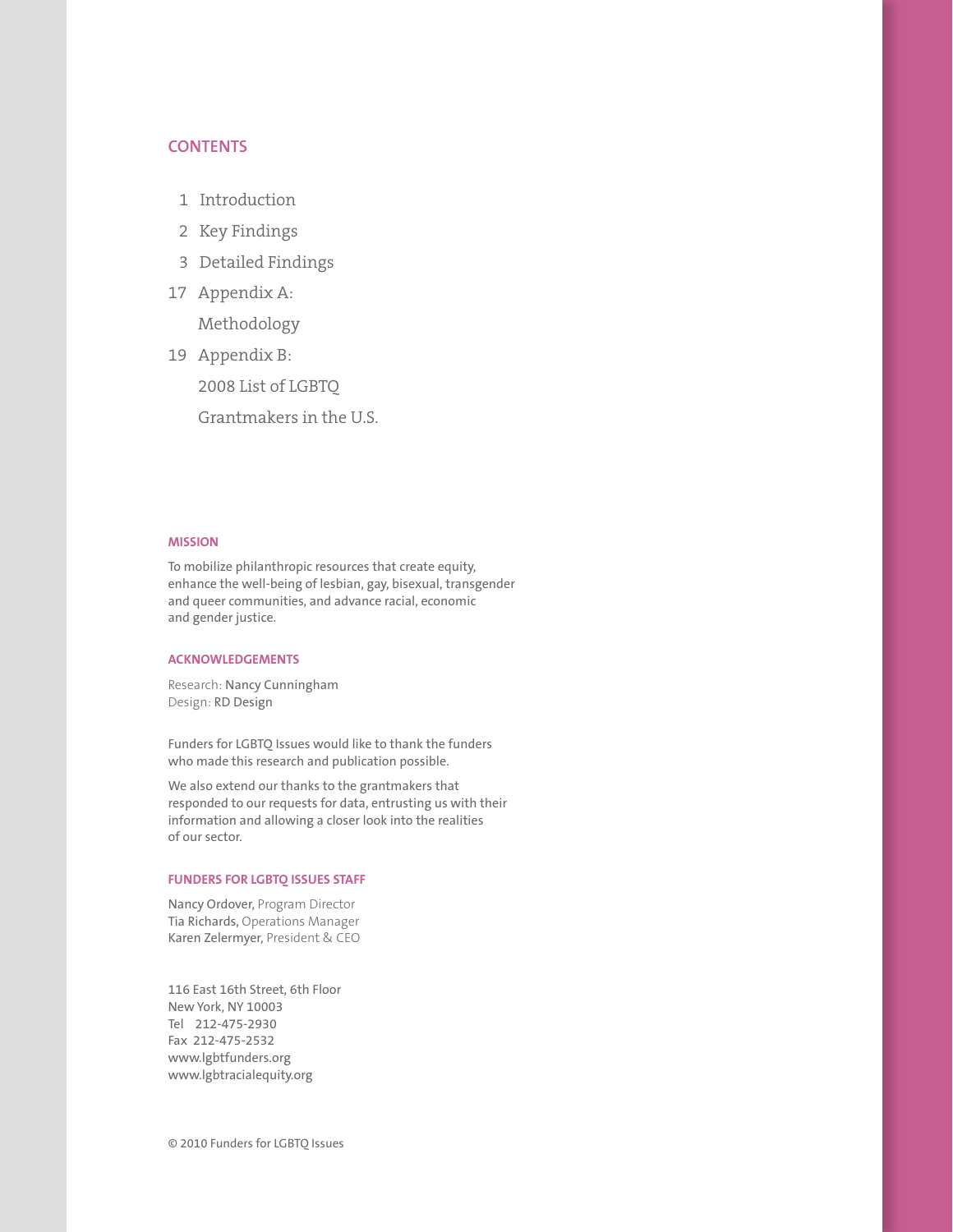# **INTRODUCTION**

This report marks the seventh year that Funders for LGBTQ Issues has mapped the amount and character of grantmaking by U.S. foundations to organizations that explicitly serve lesbian, gay, bisexual, transgender and queer (LGBTQ) communities.

As *Lesbian, Gay, Bisexual, Transgender and Queer Grantmaking by U.S. Foundations (Calendar Year 2008)* demonstrates, support for LGBTQ communities continues to rise. Total giving to LGBTQ communities increased from \$77 million in 2007 to \$107 million in 2008. Responsible for these dollars were 343 U.S. grantmakers that provided more than 3,500 grants to hundreds of LGBTQ organizations and projects around the country.

This report also shows that most foundation support for LGBTQ communities tends to come from a small group of foundations; nearly half (47 percent) of the LGBTQ dollars awarded in 2008 came from 10 foundations. Our work to increase the number of foundations that support our communities remains imperative.

And 2008—the same year we launched our Racial Equity Campaign to increase support for organizations that explicitly support LGBTQ communities of color—also showed a huge amount of dollars to LGBTQ people of color efforts. Total giving to groups that address LGBTQ people of color nearly doubled from \$7.8 million in 2007 to \$12.6 million in 2008—the largest amount in dollars to these communities we've seen since Funders for LGBTQ Issues began this research in 2002.

It's in this context that we hope this report serves to inform your work and to inspire continued and increased grantmaking to LGBTQ communities.

Sincerely,

Karen Zelermyer President and CEO

**'08 C ALEN D A R YEA R**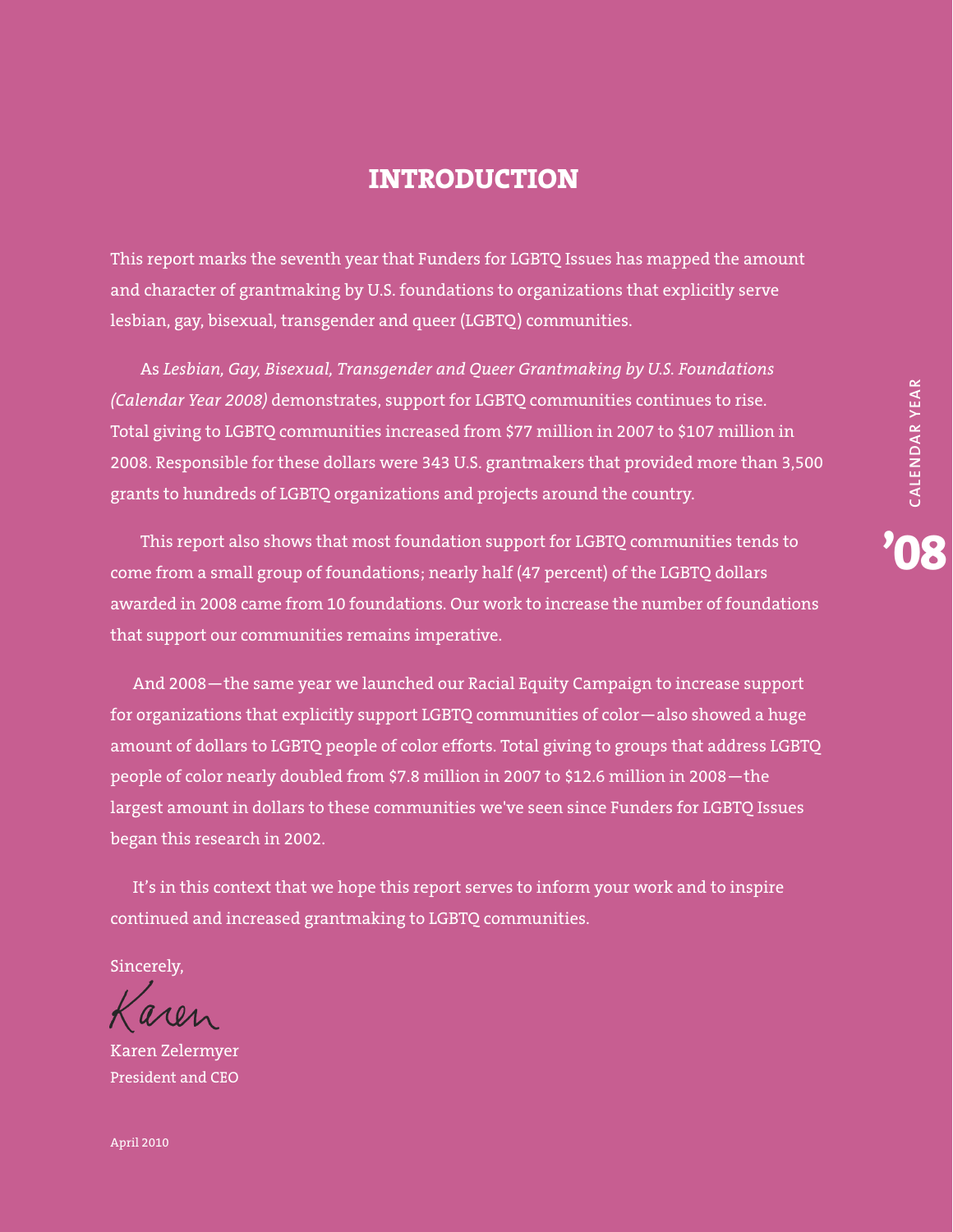# **KEY FINDINGS:**

# LGBTQ GRANTMAKING BY U.S. FOUNDATIONS (2008)

**IN 2008,** 343 U.S.-based grantmakers awarded 3,591 grants supporting LGBTQ organizations and projects totaling \$107.2 million dollars—a 39 percent increase in dollars from 2007. **FOR THE FIRST TIME IN OUR RESEARCH,** LGBTQ grantmaking represented more than 0.2 percent of all U.S. foundation dollars awarded in a single year.<sup>1</sup> (2) Similar to previous years, **INDEPENDENT FOUNDATIONS PROVIDED THE MOST LGBTQ DOLLARS** while public foundations provided the most LGBTQ grants. The combined funding from the **3** top 10 LGBTQ grantmakers, by total dollars, represented 47 percent of total LGBTQ dollars in 2008—**THE SAME PERCENTAGE AS IN 2007**. The top 10 LGBTQ grantmakers, by total grants, accounted for 41 percent of all LGBTQ grants. **ELEVEN PERCENT OF LGBTQ GRANTS** in **4**2008 came from 23 of the top 50 U.S. foundations, by asset size. <sup>2</sup> Ten nonprofit organizations **5 received NEARLY ONE-THIRD OF ALL LGBTQ DOLLARS** granted in 2008. (6) As with previous years, in 2008 **NATIONAL ORGANIZATIONS RECEIVED** the majority of LGBTQ dollars while local organizations received the majority of LGBTQ grants. **PROGRAM SUPPORT** received **7** the most LGBTQ dollars (62 percent) and grants (51 percent) in 2008—more than general operating support and other forms of support. **8** Organizations that explicitly serve **CHILDREN AND YOUTH AGAIN RECEIVED THE HIGHEST LEVEL OF SUPPORT** from grantmakers in 2008 (among the various LGBTQ sub-groups addressed by nonprofits). Further, total giving to organizations that address **LGBTQ COMMUNITIES OF COLOR NEARLY DOUBLED FROM \$7.8 MILLION IN 2007 TO \$12.6 MILLION** in 2008. **9** Among the various strategies utilized by LGBTQ organizations and projects, **ADVOCACY RECEIVED THE MOST SUPPORT** from grantmakers in 2008.<sup>3</sup>  $\blacksquare$  Grantmaking support for **CIVIL RIGHTS/HUMAN RIGHTS EFFORTS FAR SURPASSED PHILANTHROPIC SUPPORT** for the other issues being addressed by LGBTQ organizations and projects. 4 **1**<br>
org<br>
frc<br>
tha<br>
pre<br>
tha<br>
pre<br>
pu<br>
pu<br>
top<br>
20<br>
acc<br>
20<br>
rec

**DIN**

<sup>1</sup> "LGBTQ grantmakers" includes grantmakers that are focused exclusively on LGBTQ issues and grantmakers that incorporate LGBTQ giving into their broader portfolios. Also, a handful of these LGBTQ grantmakers—notably public foundations and nonprofit organizations—have regrantmaking functions that play a significant role in distributing funds to groups in the field. See Appendix B for a listing of LGBTQ grantmakers.

<sup>&</sup>lt;sup>2</sup> At the time of this report, four of the 50 largest U.S. foundations had neither published a 2008 annual report nor submitted their 990 tax forms; thus, we were unable to review their grants lists.

<sup>&</sup>lt;sup>3</sup> "Strategies" refers to the methods used by organizations to accomplish their goals (e.g. advocacy, public education, community organizing).

<sup>&</sup>lt;sup>4</sup> "Issues" refers to the subject areas that organizations are addressing (e.g. civil rights, education, health).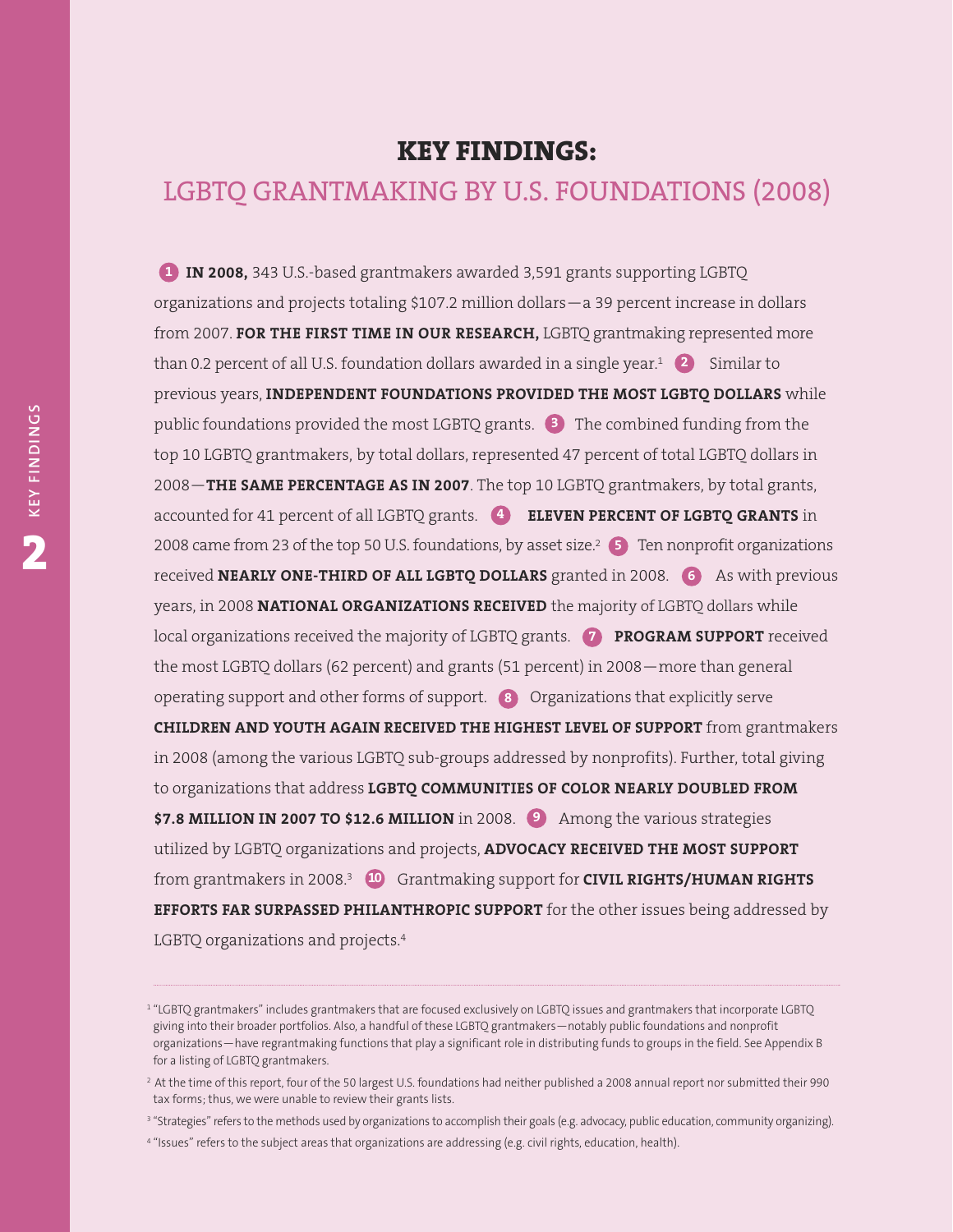# **DETAILED FINDINGS:**

# LGBTQ GRANTMAKING BY U.S. FOUNDATIONS (2008)

**IN 2008, 343 U.S.-BASED GRANTMAKERS AWARDED 3,591 GRANTS SUPPORTING LGBTQ ORGANIZATIONS AND PROJECTS TOTALING \$107.2 MILLION DOLLARS— A 39 PERCENT INCREASE IN TOTAL DOLLARS FROM 2007. FOR THE FIRST TIME IN OUR RESEARCH, LGBTQ GRANTMAKING REPRESENTED MORE THAN 0.2 PERCENT OF ALL U.S. FOUNDATION DOLLARS AWARDED IN A SINGLE YEAR <sup>5</sup> 1**<br>
IN 2008, 343 U.S.-BASED GRANTMAKERS AWARDED 3,591 GRANTS SUPPORTING<br>
STO ORGANIZATIONS AND PROJECTS TOTALING \$107.2 MILLION DOLLARS—<br>
9 PERCENT INCREASE IN TOTAL DOLLARS FROM 2007. FOR THE FIRST TIME IN OUR<br>
SEARCH, L



• This study identified <sup>343</sup> grantmakers in <sup>2008</sup> that awarded grants to LGBTQ organizations and projects, including 176 independent foundations, 62 community foundations, 61 public foundations, 37 corporate foundations/giving programs and seven nonprofit organizations and "other" funders. 6

• In 2008, <sup>343</sup> grantmakers awarded 3,591 grants, totaling \$107,239,591, to LGBTQ issues—49 more grantmakers than in 2007. Total grants awarded increased by 385 (12 percent) and total giving increased by \$29,957,356 (39 percent).

• The average LGBTQ grant in <sup>2008</sup> was \$29,863; the median grant was \$5,000.

• In 2008, <sup>254</sup> grants were awarded that were equal to or exceeding \$100,000. Of these 254 grants, 27 grants were \$500,000 or more and 14 grants were \$1 million or more. In 2008, 34 percent more grants equal to or exceeding \$100,000 were awarded than in 2007.

<sup>5</sup> The grantmaking activity of 430 funders was reviewed for this report; 87 foundations made no LGBTQ-specific grants in 2008. In addition, we studied 18 funders that had not yet published their annual report or filed their most recent 990 tax forms. Thus, we were unable to find their grants list for 2008.

<sup>6</sup> "Other" includes anonymous and unspecified gifts/donors.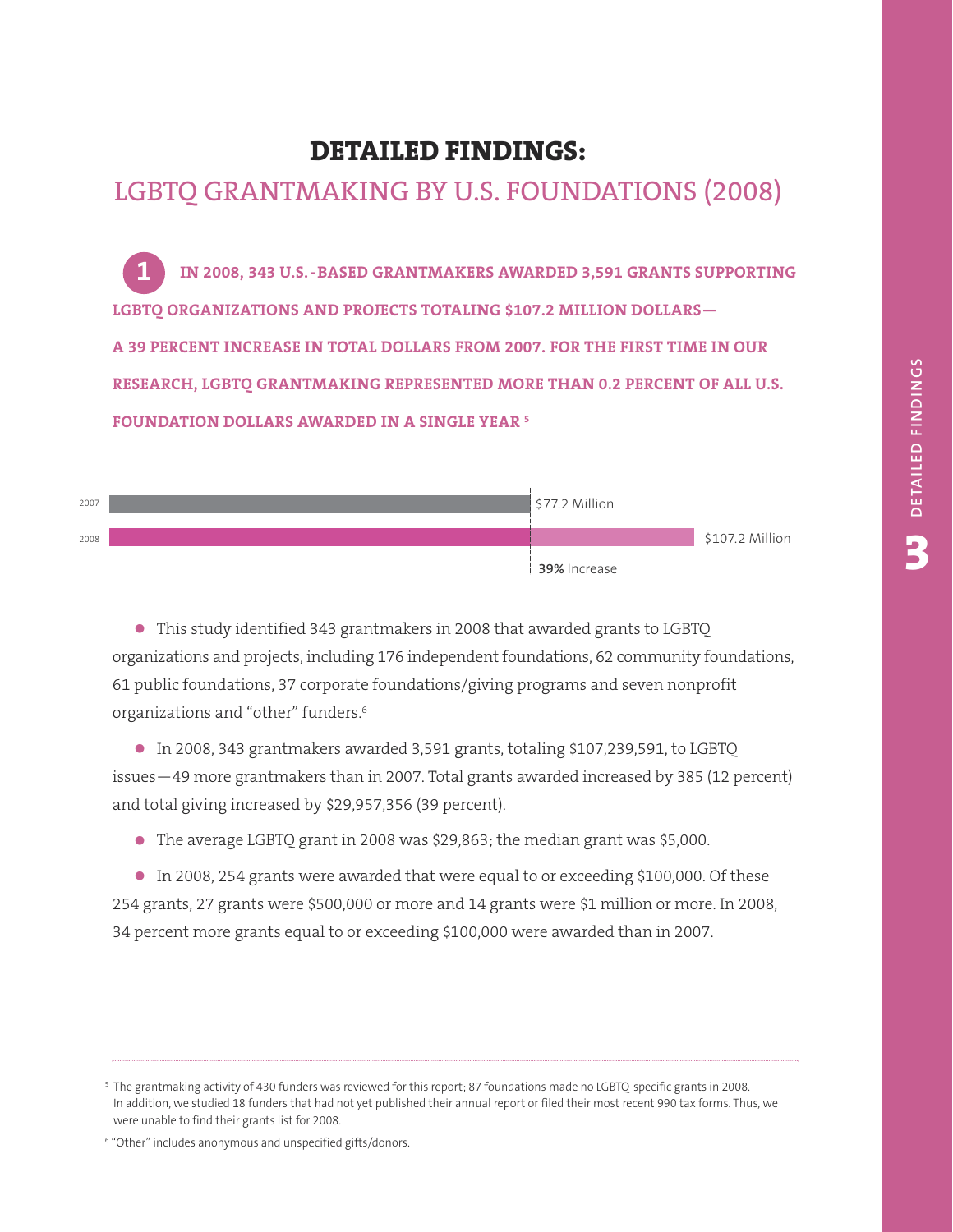• In 2008, an additional \$11,774,385 was awarded by private foundations to public foundations for regranting purposes. To avoid "double counting," this figure is not included in the total figures above.

• Ninety-six of the <sup>343</sup> funders reporting LGBTQ grants in <sup>2008</sup> did not appear in the <sup>2007</sup> listing; of these grantmakers, 67 have never been identified through our research as having awarded LGBTQ-specific grants in the past. In contrast, 47 LGBTQ funders in 2007 were not included in the 2008 report. 7

• According to the Foundation Center, U.S. foundations awarded more than \$45.6 billion in grants in 2008. The \$107.2 million awarded to LGBTQ issues represents 0.24 percent of all grant dollars awarded in 2008—the first time LGBTQ giving has exceeded 0.2 percent.

## **SIMILAR TO 2007, INDEPENDENT FOUNDATIONS PROVIDED THE MOST LGBTQ DOLLARS WHILE PUBLIC FOUNDATIONS PROVIDED THE MOST LGBTQ GRANTS. 2**

• In 2008, independent foundations provided <sup>48</sup> percent of all LGBTQ dollars (10 percent fewer dollars than 2007) and 29 percent of all LGBTQ grants.

• The average grant amount from independent foundations in <sup>2008</sup> was \$49,412—nearly \$6,000 more than the average amount in 2007. The median LGBTQ grant from independent foundations in 2008 was \$20,000.

• Sixty-two community foundations awarded <sup>16</sup> percent of total grants and <sup>6</sup> percent of total dollars in 2008. The average grant from community foundations was \$11,920 and the median grant was \$4,800. Thirty-four of the 62 community foundations reporting grants were National Lesbian and Gay Community Funding Partnership sites. 8

• Donor-advised funds accounted for <sup>29</sup> percent of the combined funding reported by community and public foundations—12 percentage points lower than in 2007. Donor-advised funds represented 25 percent of all grants awarded in 2008 and 9 percent of the overall dollars—1 percentage point lower than in 2007.

<sup>7</sup> These 47 foundations include 35 foundations that awarded LGBTQ grants in 2007 but made no such grants in 2008, two foundations that closed, two foundations' grants programs merged into one foundation and nine foundations that had not published the data necessary to measure their grantmaking in time for the 2008 report.

<sup>8</sup> The National Lesbian and Gay Community Funding Partnership was a project of Funders for LGBTQ Issues that supported the development of LGBTQ funds within community foundations across the country.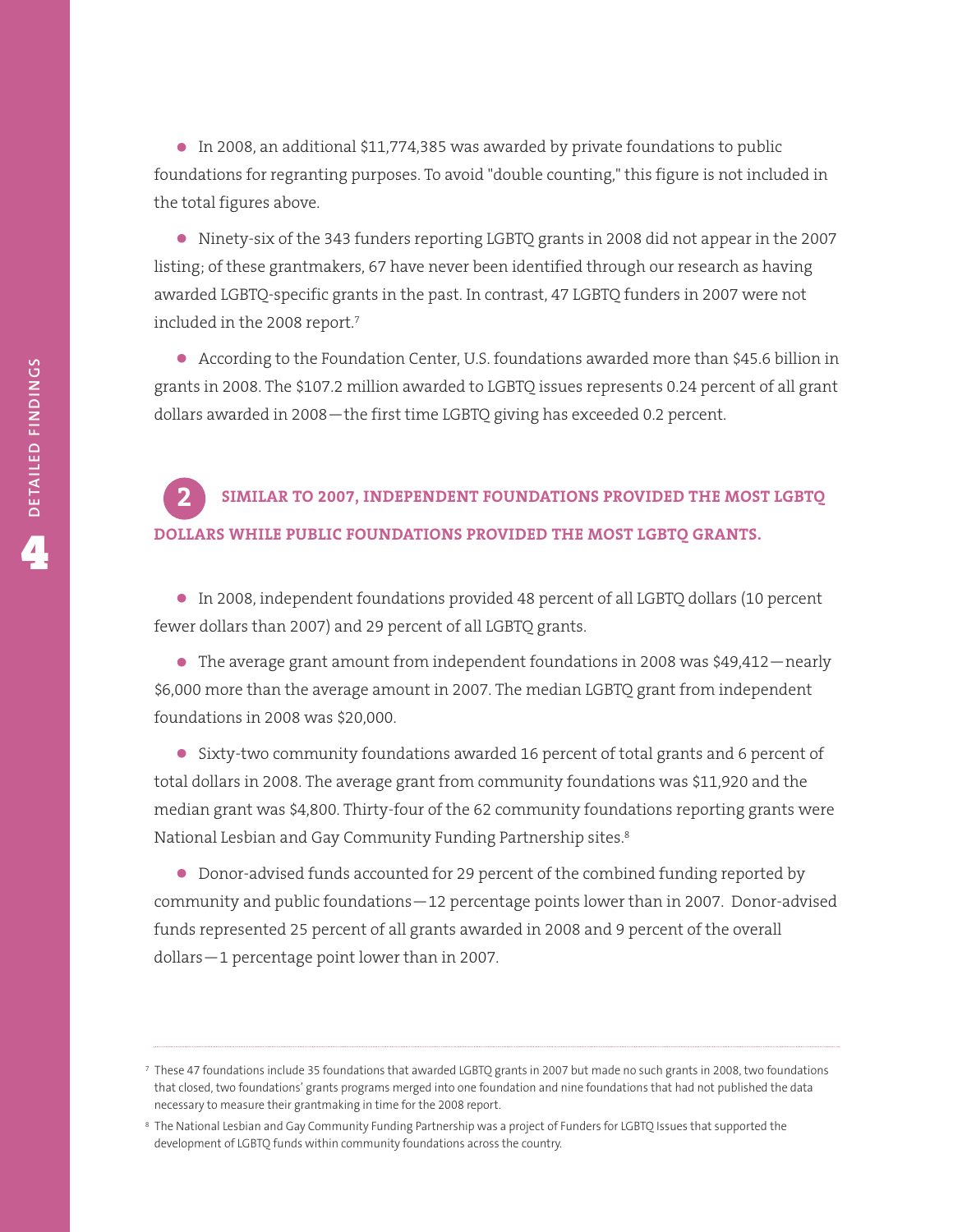• Public foundations awarded <sup>23</sup> percent of all LGBTQ grant dollars (5 percent higher than 2007) and 45 percent of LGBTQ grants, an increase of 3 percentage points since 2007. The average grant from public foundations was \$15,225 and the median grant was \$4,440.

• Of the \$24,360,193 granted by public foundations to LGBTQ issues in 2008, 52% were awarded by LGBTQ foundations, 36% by progressive foundations, 10% by women's foundations and 2% by religious public foundations.

• Thirty-seven corporate foundations/giving programs awarded \$5,155,302 in <sup>289</sup> grants to LGBTQ issues in 2008, which represents 5 percent of total dollars and 8 percent of total grants. The average grant from corporate foundations/corporate giving programs was \$17,838 and the median grant was \$8,000.

• Independent foundations founded by gay men awarded <sup>515</sup> grants totaling \$23,341,669 (50 percent of the total grants by independent foundations and 45 percent of total dollars awarded by independent foundations). 9



<sup>9</sup> These figures are based on information available from self-identified LGBTQ donors and do not necessarily reflect the full scope of funding by LGBTQ people through their foundations.

<sup>10</sup> "Other" includes anonymous and unspecified gifts/donors.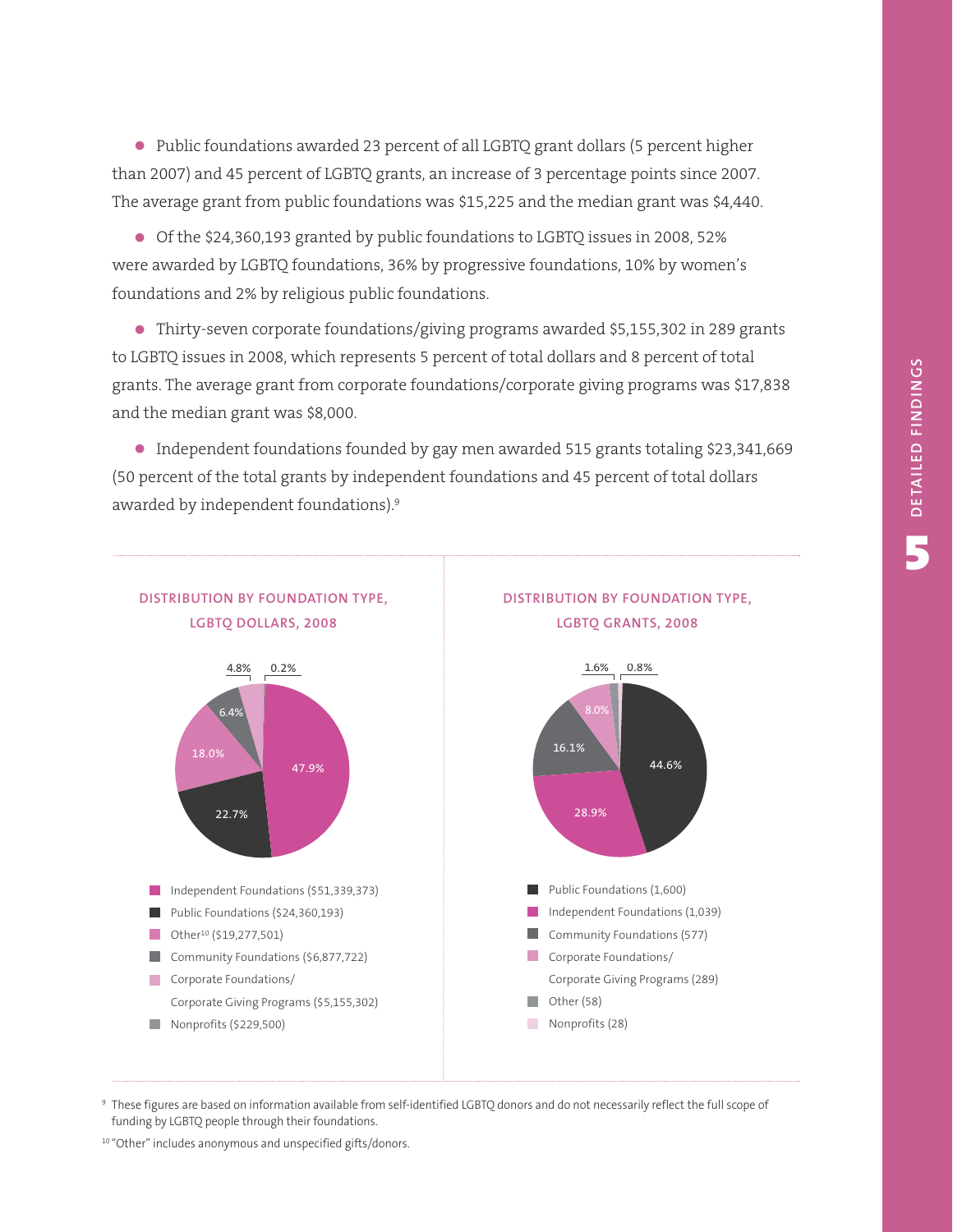**THE COMBINED FUNDING FROM THE TOP 10 LGBTQ GRANTMAKERS, BY TOTAL DOLLARS, REPRESENTED 47 PERCENT OF TOTAL LGBTQ DOLLARS IN 2008— THE SAME PERCENTAGE AS IN 2007. THE TOP 10 LGBTQ GRANTMAKERS, BY TOTAL GRANTS, ACCOUNTED FOR 41 PERCENT OF ALL LGBTQ GRANTS. 3**

## **TOP 10 LGBTQ GRANTMAKERS, BY TOTAL DOLLARS**

• The top <sup>10</sup> LGBTQ grantmakers, by total dollars, collectively awarded 1,053 grants (29 percent of total grants) totaling \$50,070,784 (47 percent of total dollars)—percentages similar to 2007.

• The average grant from the top <sup>10</sup> funders, by total dollars, was \$47,551 and the median grant was \$7,500.

• The remaining pool of <sup>332</sup> funders awarded 2,538 grants totaling \$57,168,807. The average grant from these funders was \$22,525 and the median grant was \$5,000.

• Among all <sup>343</sup> LGBTQ grantmakers in 2008, <sup>184</sup> funders (54 percent) gave fewer than \$50,000 in their total giving and 124 foundations (36 percent) gave fewer than \$25,000 in their total giving.

• The top four foundations, by total dollars, awarded \$30,671,230 (29 percent of total LGBTQ dollars) through 316 grants (9 percent of total LGBTQ grants)—four percentage points smaller than the percentage of grant dollars awarded by the top four foundations in 2007.

|                                        | <b>CITY, STATE</b> | <b>TOTAL DOLLARS</b> |
|----------------------------------------|--------------------|----------------------|
| Arcus Foundation                       | New York, NY       | \$10,117,971         |
| Evelyn and Walter Haas, Jr. Fund       | San Francisco, CA  | 7,694,136            |
| Ford Foundation                        | New York, NY       | 6,540,143            |
| Pride Foundation                       | Seattle, WA        | 6,318,980            |
| Gill Foundation                        | Denver, CO         | 5,413,086            |
| Tides Foundation                       | San Francisco, CA  | 4,474,161            |
| Astraea Lesbian Foundation for Justice | New York, NY       | 2,591,906            |
| H. van Ameringen Foundation            | New York, NY       | 2,357,000            |
| David Bohnett Foundation               | Los Angeles, CA    | 2,294,901            |
| Proteus Fund                           | Amherst, MA        | 2,268,500            |

#### **TOP 10 LGBTQ GRANTMAKERS, BY TOTAL DOLLARS, 2008**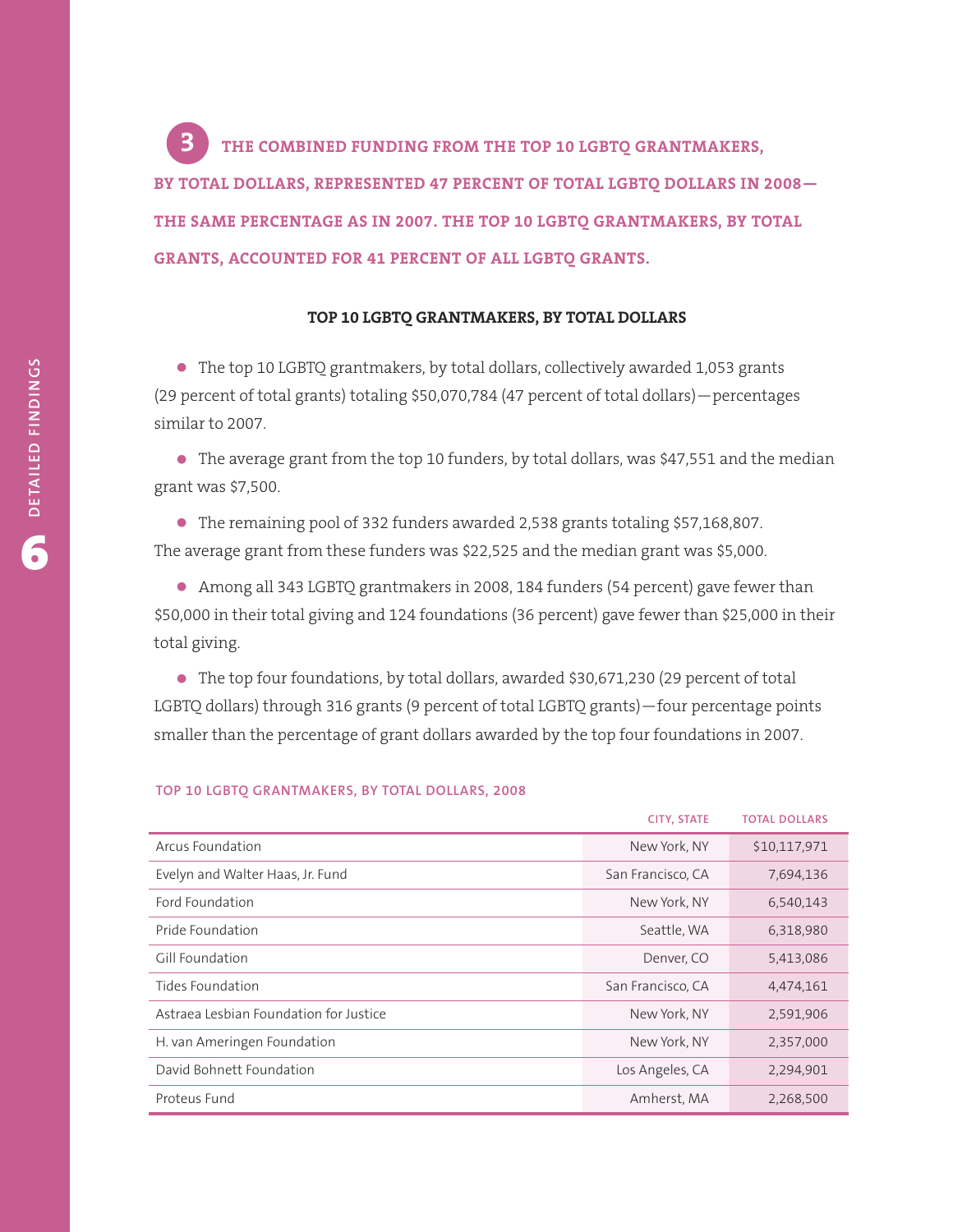• Six of the top <sup>10</sup> LGBTQ grantmakers, by total dollars, in <sup>2008</sup> are independent foundations and four are public foundations.

• The Arcus Foundation was the largest LGBTQ funder, by total dollars, in 2008, awarding \$10,117,971 through 84 grants. Its total giving represented 9 percent of total LGBTQ dollars awarded in 2008—roughly \$1.65 million less than what it provided, as the top grantmaker, by total dollars, in 2007.

• Four of the top <sup>10</sup> LGBTQ grantmakers, by total dollars, are independent foundations started by white, gay men: Gill Foundation, David Bohnett Foundation, Arcus Foundation and the H. van Ameringen Foundation.

## **TOP 10 LGBTQ GRANTMAKERS, BY TOTAL GRANTS**

• The top <sup>10</sup> LGBTQ grantmakers, by total grants, awarded 1,455 grants totaling \$34,587,557, representing 41 percent of total grants and 32 percent of total dollars in 2008. In contrast, these top 10 foundations awarded 42 percent of total LGBTQ grants and 38 percent of total LGBTQ dollars in 2007. The average grant from these funders was \$23,772 and the median grant was \$5,000.

• Six of the top <sup>10</sup> LGBTQ grantmakers by total grants were also in the list of top <sup>10</sup> LGBTQ grantmakers by total dollars.

• Six of the top <sup>10</sup> LGBTQ grantmakers by total grants are LGBTQ-focused public foundations, three are independent foundations and one is a corporate funder.

|                                        | <b>CITY, STATE</b> | <b>TOTAL GRANTS</b> |
|----------------------------------------|--------------------|---------------------|
| Astraea Lesbian Foundation for Justice | New York, NY       | 330                 |
| Horizons Foundation                    | San Francisco, CA  | 205                 |
| Tides Foundation                       | San Francisco, CA  | 146                 |
| Pride Foundation                       | Seattle, WA        | 140                 |
| Wells Fargo Foundation                 | San Francisco, CA  | 135                 |
| Equity Foundation                      | Portland, OR       | 129                 |
| David Bohnett Foundation               | Los Angeles, CA    | 96                  |
| Stonewall Community Foundation         | New York, NY       | 95                  |
| Gill Foundation                        | Denver, CO         | 95                  |
| Arcus Foundation                       | New York, NY       | 84                  |

#### **TOP 10 LGBTQ GRANTMAKERS, BY TOTAL GRANTS, 2008**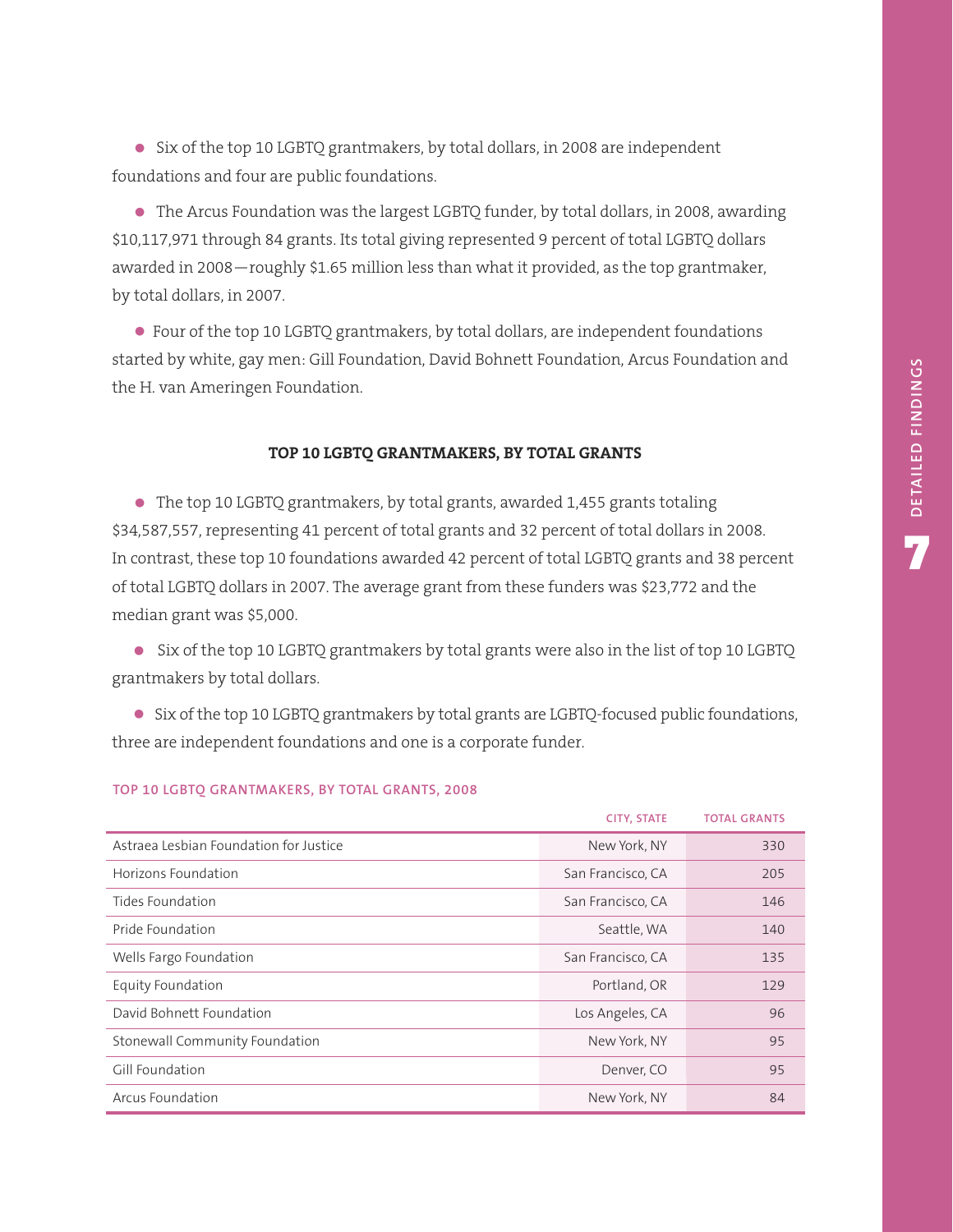## **ELEVEN PERCENT OF LGBTQ GRANTS IN 2008 CAME FROM 23 OF THE TOP 50 U.S. FOUNDATIONS, BY ASSET SIZE. 11 4**

• Of the <sup>46</sup> U.S. foundations that reported <sup>2008</sup> grants in time for this report (from the 50 largest U.S. foundations pool), 23 awarded LGBTQ grants. The combined LGBTQ giving of these foundations was \$11,806,104, representing 11 percent of LGBTQ giving in 2008.

• The total LGBTQ giving of the two largest foundations, by asset size, listed in our database (Ford Foundation and The California Endowment) was \$7,560,889, which was 7 percent of LGBTQ total giving in 2008. This combined giving of the two largest LGBTQ funders, by asset size, in 2008 was \$2,429,302 more than their combined giving in 2007.

• Twelve of these <sup>23</sup> foundations awarded one LGBTQ grant each in 2008.

# **TEN NONPROFIT ORGANIZATIONS RECEIVED NEARLY ONE-THIRD OF ALL LGBTQ DOLLARS GRANTED IN 2008. 5**

• The top <sup>10</sup> nonprofit organizations, by total dollars received, collectively received \$33,480,894 in LGBTQ grants in 2008, representing 31 percent of total LGBTQ dollars. In contrast, the top 10 organizations in 2007 received 28 percent of total LGBTQ dollars, totaling more than \$21.3 million.

• Seven of these <sup>10</sup> organizations in <sup>2008</sup> were in the top <sup>10</sup> list in 2007.

• Six of these organizations work at the national level, three at the international level and one at the state level.

• All <sup>10</sup> of these organizations received more than \$2 million dollars in 2008, and half received more than \$3 million in funding. In 2007, five of the top 10 organizations received more than \$2 million in funding and none received \$3 million.

11 At the time of this report, four of the 50 largest U.S. foundations had neither published their 2008 annual reports nor submitted their 990 tax forms; thus, we were unable to review their grants lists.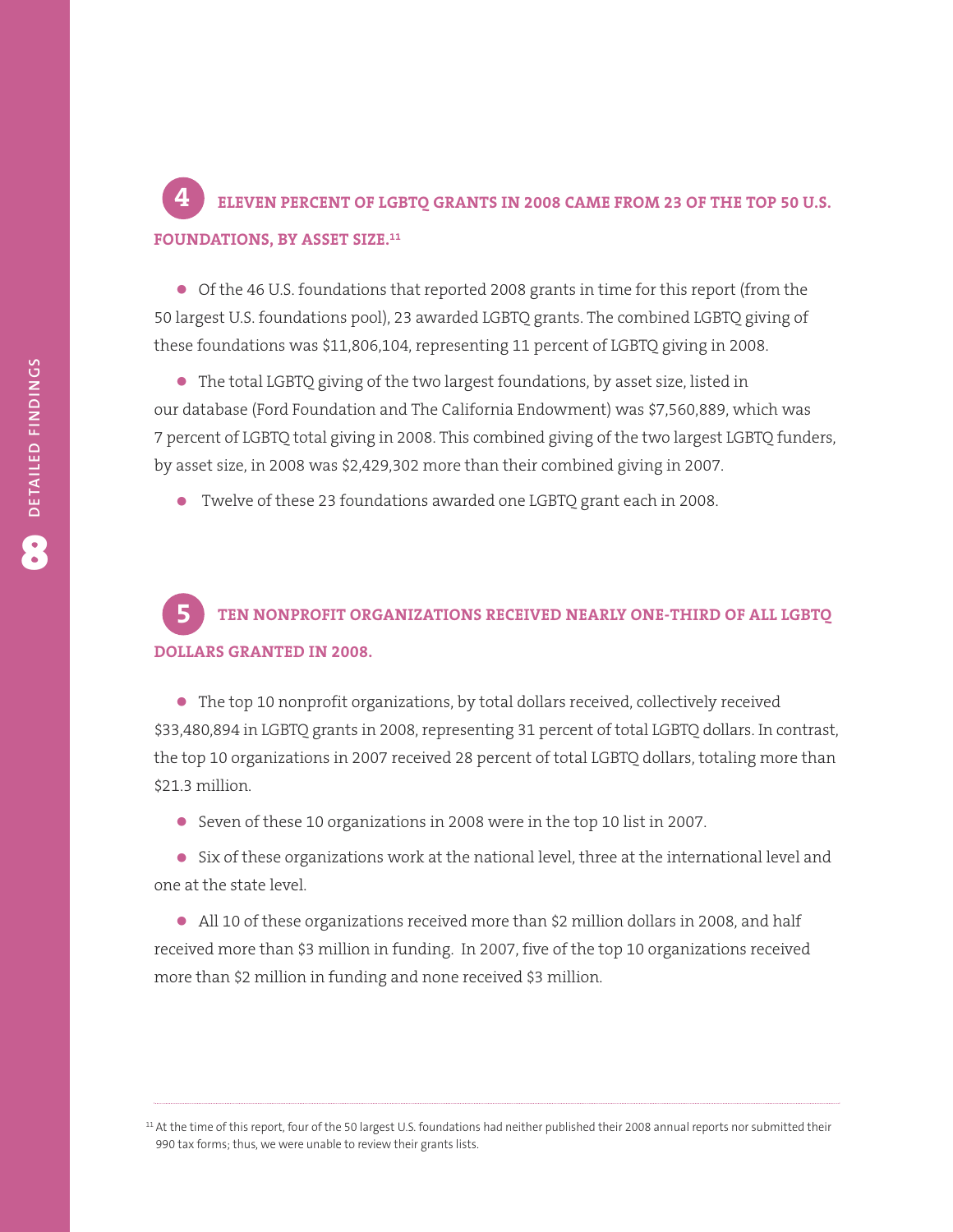#### **TOP 10 LGBTQ GRANTEES, BY GIFTS RECEIVED, 2008**

| National Gay and Lesbian Task Force                    | \$5,908,420 |
|--------------------------------------------------------|-------------|
| Equality California Institute                          | 3,652,115   |
| Lambda Legal Defense and Education Fund                | 3,544,230   |
| Astraea Lesbian Foundation for Justice                 | 3,347,250   |
| Tides Foundation                                       | 3,310,000   |
| Gay & Lesbian Alliance Against Defamation              | 2,809,479   |
| National Center for Lesbian Rights                     | 2,747,522   |
| International Gay and Lesbian Human Rights Commission  | 2,395,630   |
| Humanist Institute for Development Cooperation (HIVOS) | 2,210,000   |
| Gay, Lesbian and Straight Education Network            | 2,056,248   |

**AS WITH PREVIOUS YEARS, IN 2008 NATIONAL ORGANIZATIONS RECEIVED THE MAJORITY OF LGBTQ DOLLARS WHILE LOCAL ORGANIZATIONS RECEIVED THE MAJORITY OF LGBTQ GRANTS. 6**

### **GEOGRAPHIC FOCUS**

• National organizations received <sup>43</sup> percent of LGBTQ dollars awarded in <sup>2008</sup> (one percentage point lower than in 2007) while local organizations garnered 25 percent of the funding—8 percentage points less than 2007. Funding to statewide organizations increased three percentage points from the previous year.

• International organizations received <sup>16</sup> percent of LGBTQ dollars in 2008, in comparison to 10 percent of dollars in 2007.

• Forty-seven percent of international funding went to U.S.-based organizations— 1 percentage point lower than in 2007.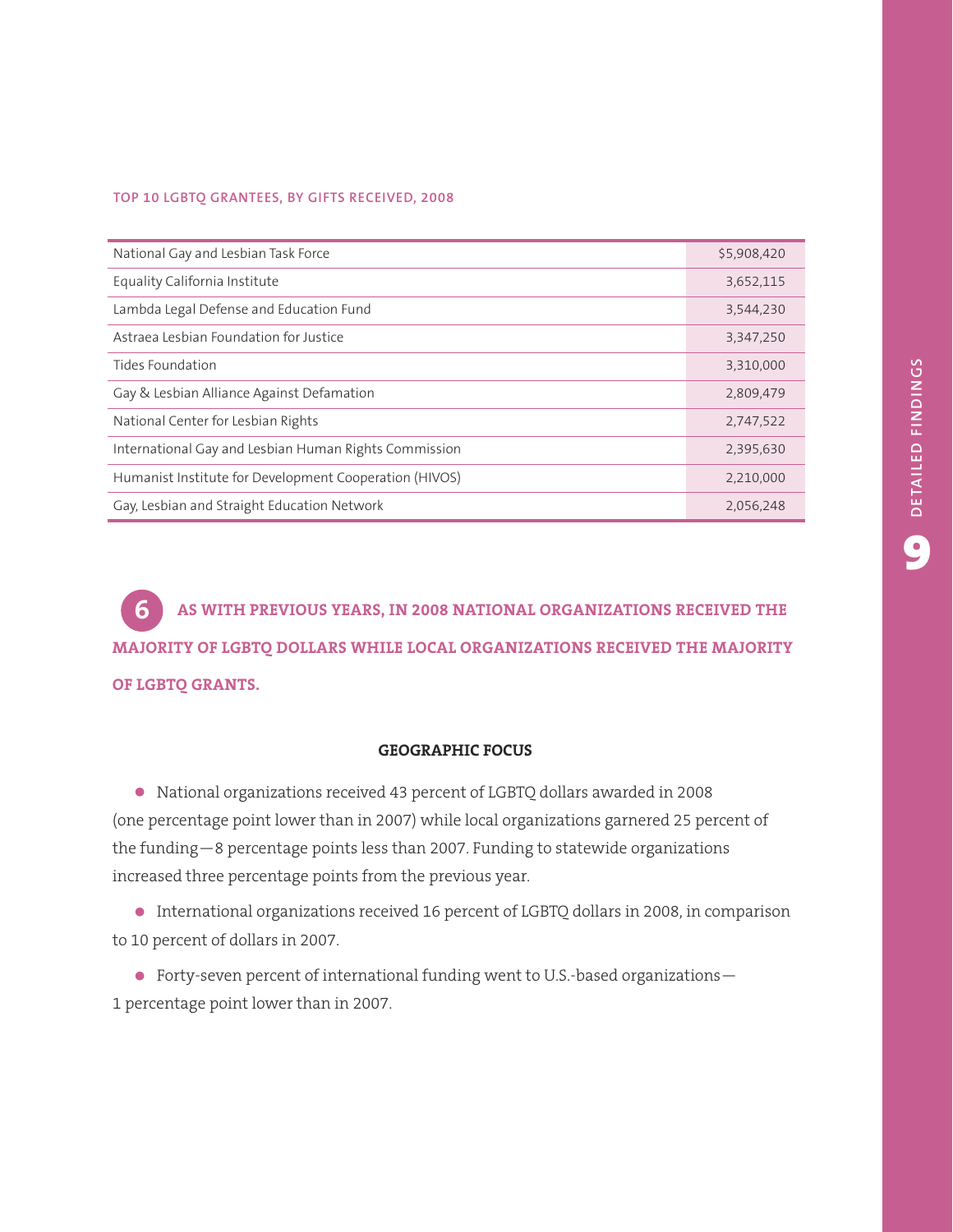• More than half of the grants (51%) awarded went to local organizations, 26% went to national organizations, 12% to statewide groups, 10% to organizations doing international work and 1% to organizations working across several states. With the exception of funding to international organizations, which increased 3 percentage points from 2007, these percentages are all comparable to previous years.

#### **LGBTQ GRANT SIZE, BY GEOGRAPHIC FOCUS, 2008**

|                             | <b>AVERAGE</b> | <b>MEDIAN</b> |
|-----------------------------|----------------|---------------|
| Local Organizations         | \$14,747       | \$5,000       |
| Statewide Organizations     | 37,714         | 9,000         |
| Multi-State Organizations   | 35,516         | 8.000         |
| National Organizations      | 48.329         | 10,000        |
| International Organizations | 47,353         | 8,000         |

## **DISTRIBUTION BY GEOGRAPHIC FOCUS, TOTAL LGBTQ DOLLARS, 2008**



## **DISTRIBUTION BY GEOGRAPHIC FOCUS, TOTAL LGBTQ GRANTS, 2008**

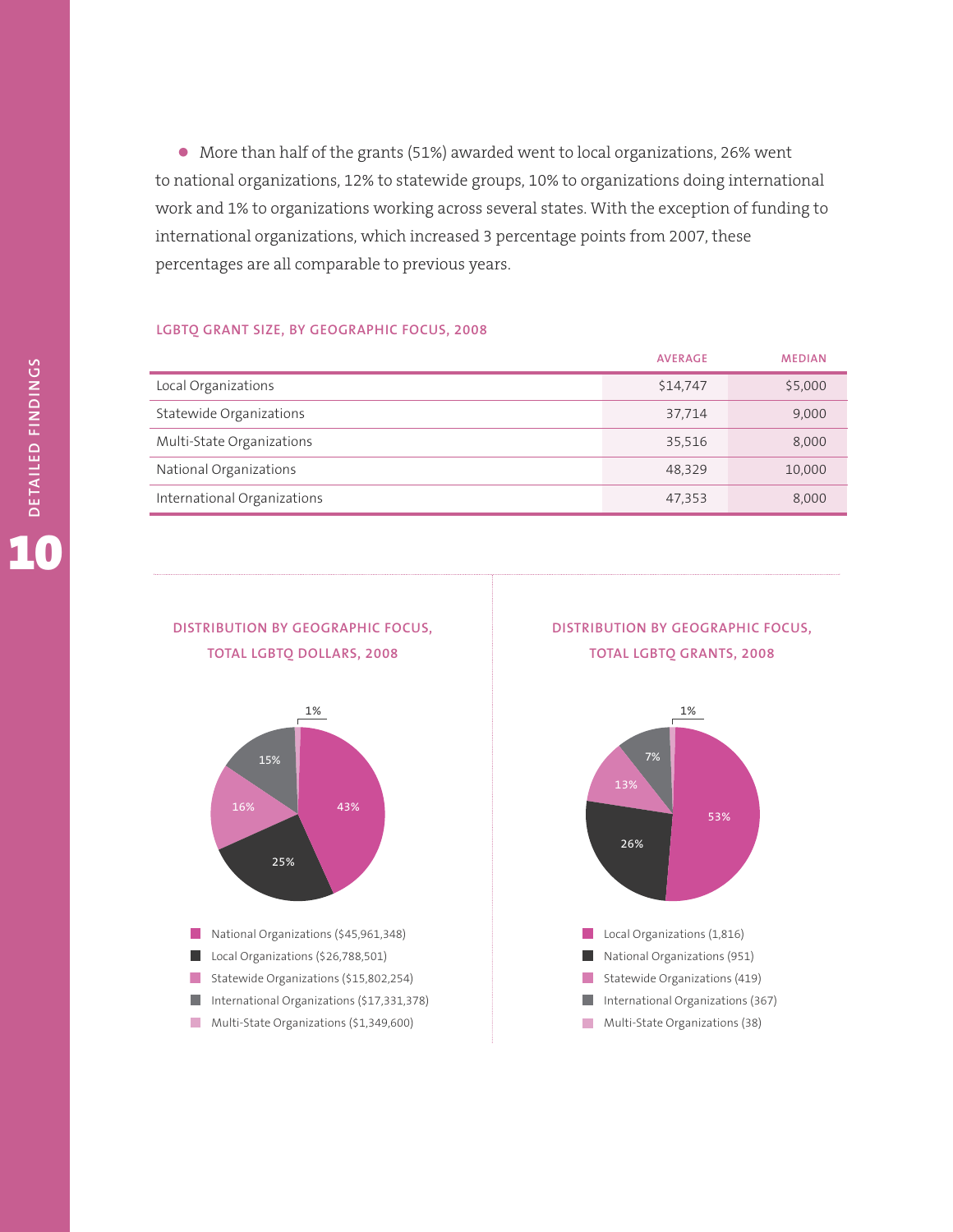#### **STATE AND REGIONAL DISTRIBUTION**

• Eighty-three percent of LGBTQ dollars and <sup>82</sup> percent of LGBTQ grants awarded to national organizations went to three states/areas: New York, California and Washington, DC. Both of these figures decreased 2 percentage points from 2007.

• Local organizations in three states—California, New York and Illinois—received <sup>66</sup> percent of the local LGBTQ dollars and 46 percent of local LGBTQ grants. These three states received 16 percent of all grant dollars awarded in 2008, four percentage points lower than in 2007.

• Based on the data collected, <sup>47</sup> of the <sup>50</sup> states (plus Washington, DC), received LGBTQ grants in 2008.

|                 | <b>TOTAL GRANTS</b> | <b>TOTAL DOLLARS</b> |
|-----------------|---------------------|----------------------|
| West            | 1,293               | \$30,859,354         |
| Northeast       | 1,019               | 38,968,508           |
| South           | 558                 | 17,689,144           |
| Midwest         | 426                 | 9,292,201            |
| International   | 290                 | 9,107,679            |
| Not Categorized | 5                   | 1,322,705            |

#### **DISTRIBUTION BY REGION, LGBTQ GRANTS AND DOLLARS, 2008**

**PROGRAM SUPPORT RECEIVED THE MOST LGBTQ DOLLARS (62 PERCENT) AND GRANTS (51 PERCENT) IN 2008—MORE THAN GENERAL OPERATING SUPPORT AND OTHER FORMS OF SUPPORT. 7**

• Sixty-two percent of LGBTQ dollars in <sup>2008</sup> went to program support (7 percentage points higher than 2007) and 35 percent went to general operating support (5 percentage points higher than 2007).

• Fifty-one percent of LGBTQ grants in <sup>2008</sup> went to general operating support (5 percentage points higher than 2007), 44 percent were awarded to programs (5 percentage points lower than 2007) and 5 percent to other types of grants (to the same as in 2007).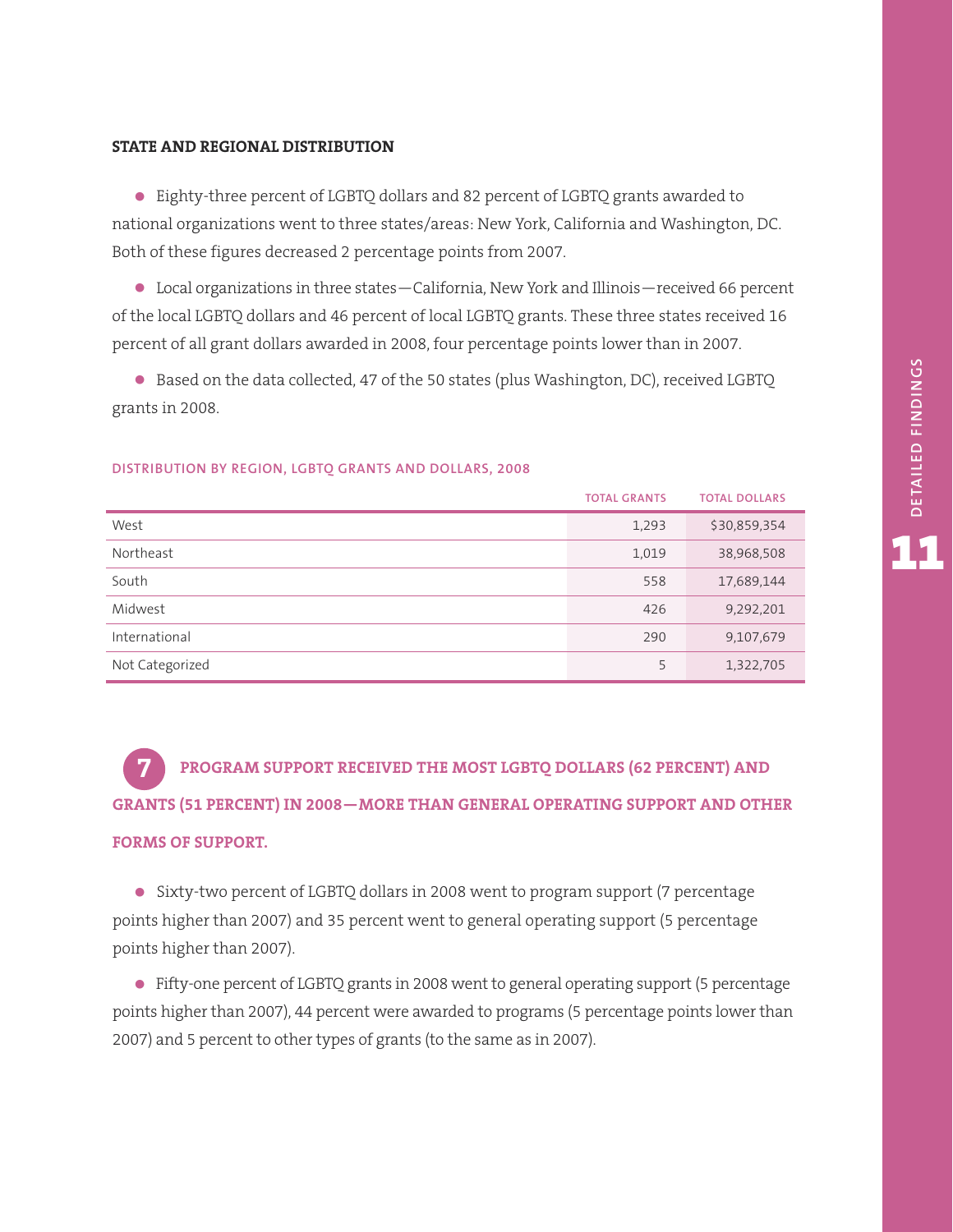• Other types of support awarded in <sup>2008</sup> included: awards (\$62,200); capital campaigns (\$20,000); emergencies (\$139,000); endowments (\$936,813); regranting (\$681,294); scholarships/ fellowships (\$2,735,418); and SEED money/start-up (\$40,000).



**ORGANIZATIONS THAT EXPLICITLY SERVE CHILDREN AND YOUTH AGAIN RECEIVED THE HIGHEST LEVEL OF SUPPORT FROM GRANTMAKERS IN 2008 (AMONG THE VARIOUS LGBTQ SUB-GROUPS ADDRESSED BY NONPROFITS). FURTHER, GRANTMAKING TO ORGANIZATIONS THAT ADDRESS LGBTQ COMMUNITIES OF COLOR NEARLY DOUBLED FROM \$7.8 MILLION IN 2007 TO \$12.6 MILLION IN 2008. 8**

• As with the previous six years, children and youth received the most funding of any LGBTQ population sub-group, garnering 14 percent of LGBTQ dollars.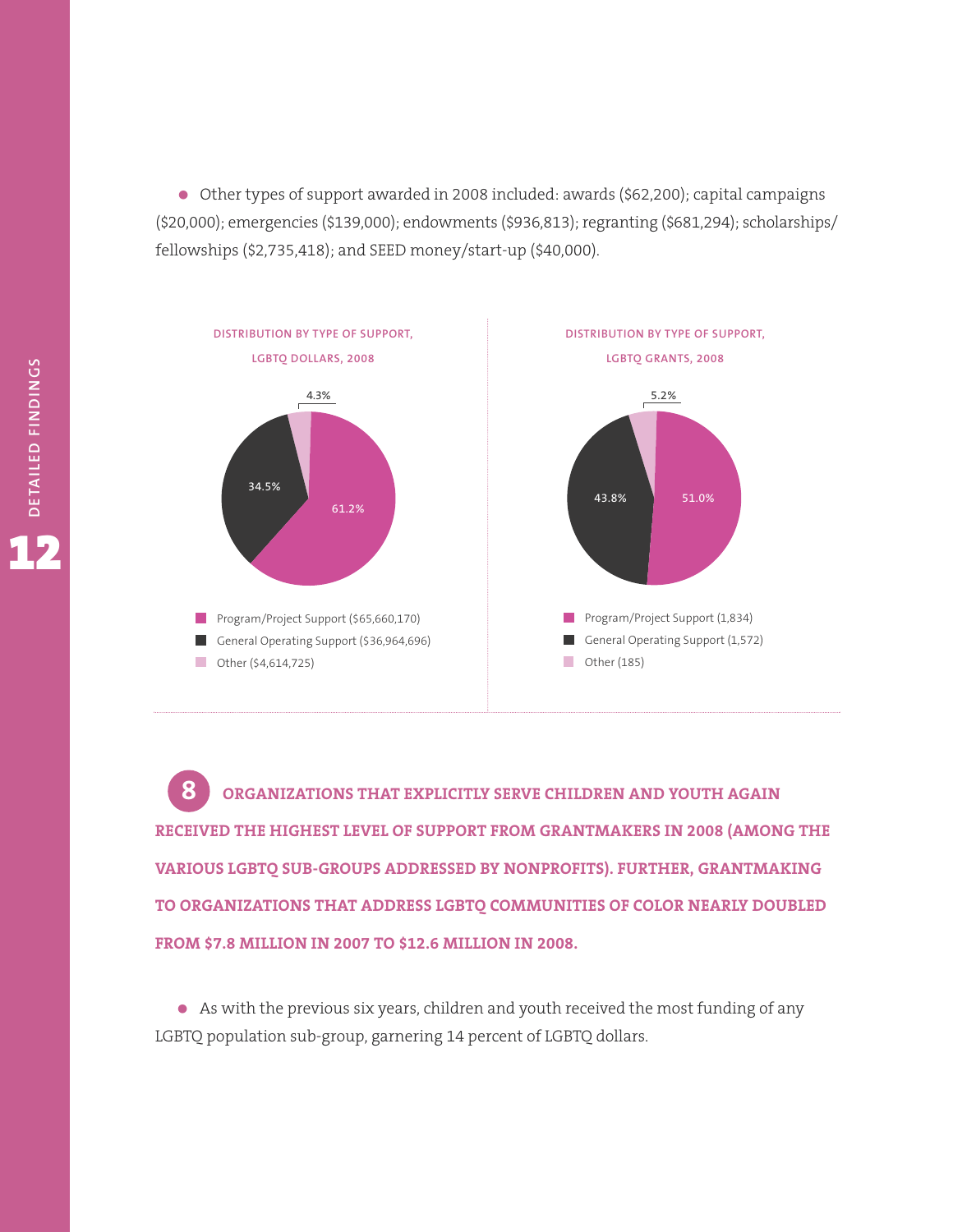• Total giving to LGBTQ people of color efforts nearly doubled from \$7.8 million in <sup>2007</sup> to \$12.6 million in 2008.

• Twelve percent of grant dollars awarded in <sup>2008</sup> went to LGBTQ people of color organizations and projects, 1.7 percentage points higher than in 2007.

• Among LGBTQ people of color sub-groups, efforts addressing people of African descent continued to receive the largest percentage of funding at 3 percent (identical to 2007).

• Fifty-nine percent of all grant dollars awarded in <sup>2008</sup> went to grants addressing the general LGBTQ population rather than specific LGBTQ sub-groups (e.g. lesbians, people of color).

• Funding to efforts explicitly addressing lesbians increased from <sup>4</sup> to <sup>6</sup> percent between 2007 and 2008, while funding addressing transgender and gender nonconforming people decreased from 3 to 2 percent.

|                                  | <b>TOTAL</b><br><b>DOLLARS</b> | <b>% TOTAL</b><br><b>DOLLARS</b> | <b>TOTAL</b><br><b>GRANTS</b> |
|----------------------------------|--------------------------------|----------------------------------|-------------------------------|
| All LGBTQ                        | \$63,296,204                   | 59.0%                            | 2,221                         |
| LGBTQ, General                   | 51,734,137                     | 48.2                             | 1,585                         |
| Lesbians                         | 6,744,167                      | 6.3                              | 321                           |
| Transgender/Gender Nonconforming | 2,604,264                      | 2.4                              | 139                           |
| Gay Men                          | 2,185,356                      | 2.0                              | 172                           |
| Other Sexual Minorities          | 28,280                         | 0.0                              | $\overline{4}$                |
| <b>Bisexuals</b>                 |                                | $\overline{\phantom{m}}$         |                               |
| Children and Youth               | 14,912,956                     | 13.9                             | 656                           |
| All People of Color              | 12,641,439                     | 11.8                             | 323                           |
| People of Color, General         | 7,321,035                      | 6.8                              | 149                           |
| People of African Descent        | 3,422,115                      | 3.2                              | 86                            |
| Asian/Pacific Islanders          | 980,050                        | 0.9                              | 40                            |
| Hispanic/Latina/Latino           | 837,960                        | 0.8                              | 38                            |
| Native American/Two Spirit       | 63,580                         | 0.1                              | 8                             |
| Other                            | 16,700                         | 0.0                              | $\overline{2}$                |

### **DISTRIBUTION BY PRIMARY POPULATION FOCUS, LGBTQ GRANTMAKING, 2008**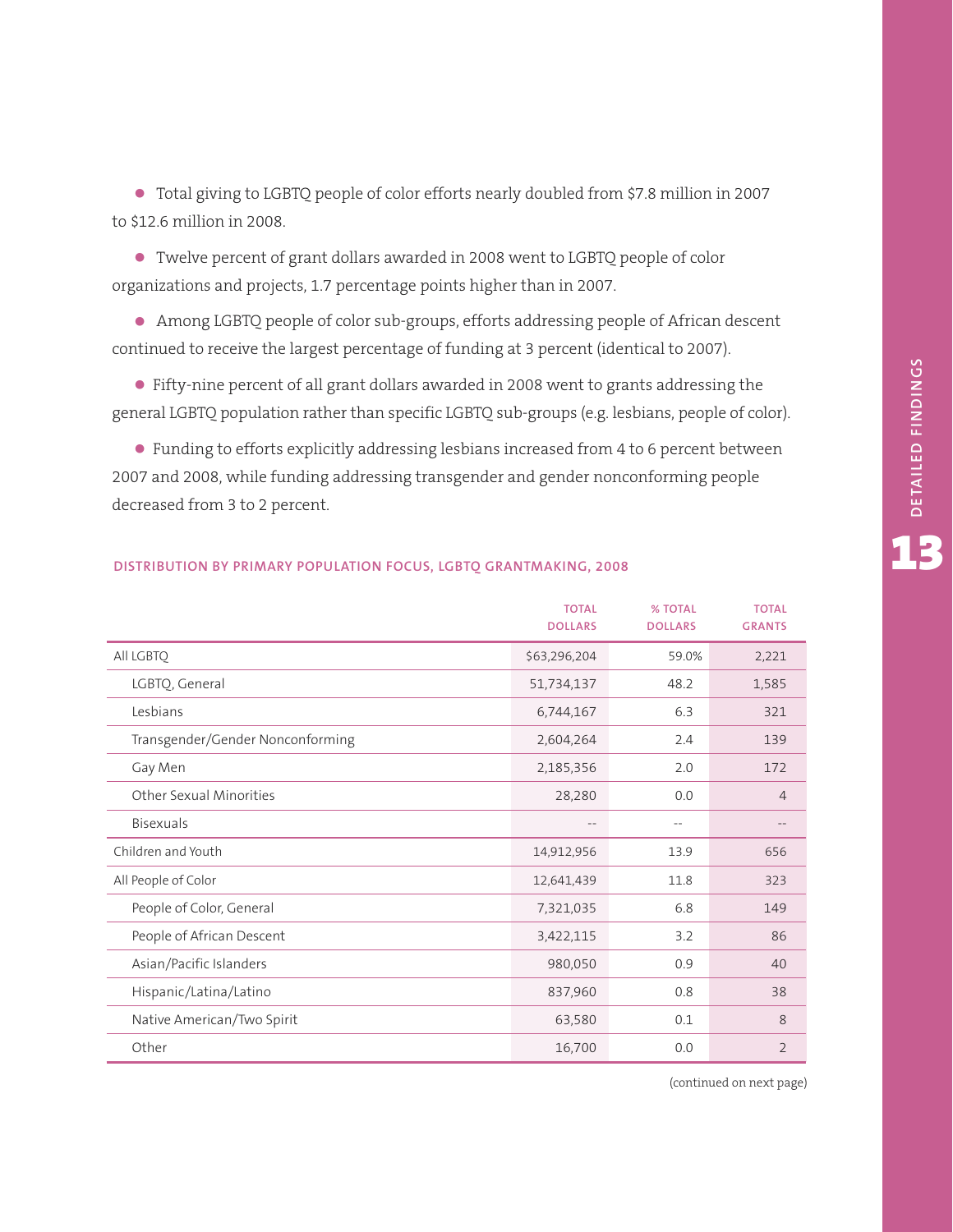#### **CONTINUED: DISTRIBUTION BY PRIMARY POPULATION FOCUS, LGBTQ GRANTMAKING, 2008**

|                                    | <b>TOTAL</b><br><b>DOLLARS</b> | % TOTAL<br><b>DOLLARS</b> | <b>TOTAL</b><br><b>GRANTS</b> |
|------------------------------------|--------------------------------|---------------------------|-------------------------------|
| General Population                 | 4,331,389                      | 4.0                       | 109                           |
| Other                              | 4,707,850                      | 4.4                       | 98                            |
| Aging/Elderly/Senior Citizens      | 1,837,185                      | 1.7                       | 79                            |
| Immigrants/Newcomers/Refugees      | 1,929,000                      | 1.8                       | 18                            |
| Poor/Economically Disadvantaged    | 562,775                        | 0.5                       | 25                            |
| Military/Veterans                  | 1,614,182                      | 1.5                       | 34                            |
| Incarcerated/Formerly Incarcerated | 1,283,000                      | 1.2                       | 13                            |
| People with Disabilities           | 24,910                         | 0.0                       | 5                             |
| Women, General                     | 2,500                          | 0.0                       | $\mathbf{1}$                  |
| Sex Workers                        | 96,200                         | 0.1                       | 9                             |

## **AMONG THE VARIOUS STRATEGIES UTILIZED BY LGBTQ ORGANIZATIONS AND PROJECTS, ADVOCACY RECEIVED THE MOST SUPPORT FROM GRANTMAKERS IN 2008. 9**

• For the fourth consecutive year, LGBTQ grant dollars supporting advocacy efforts surpassed other strategies at 35 percent—five percentage points higher than in 2007.

• Twenty-one percent of LGBTQ grants awarded in <sup>2008</sup> supported advocacy efforts.

• Ten percent of LGBTQ dollars and <sup>20</sup> percent of grants were awarded to direct service organizations and projects. Total dollars to direct service efforts in 2008 decreased 2 percentage points from 2007.

• Multi-strategy LGBTQ work, which included combinations of advocacy, community organizing, direct service, litigation and education, (among others) received 3 percent of LGBTQ dollars in 2008, six percentage points lower than in 2007.

<sup>12</sup> "Strategies" refers to the methods used by organizations to accomplish their goals (e.g. advocacy, public education, community organizing).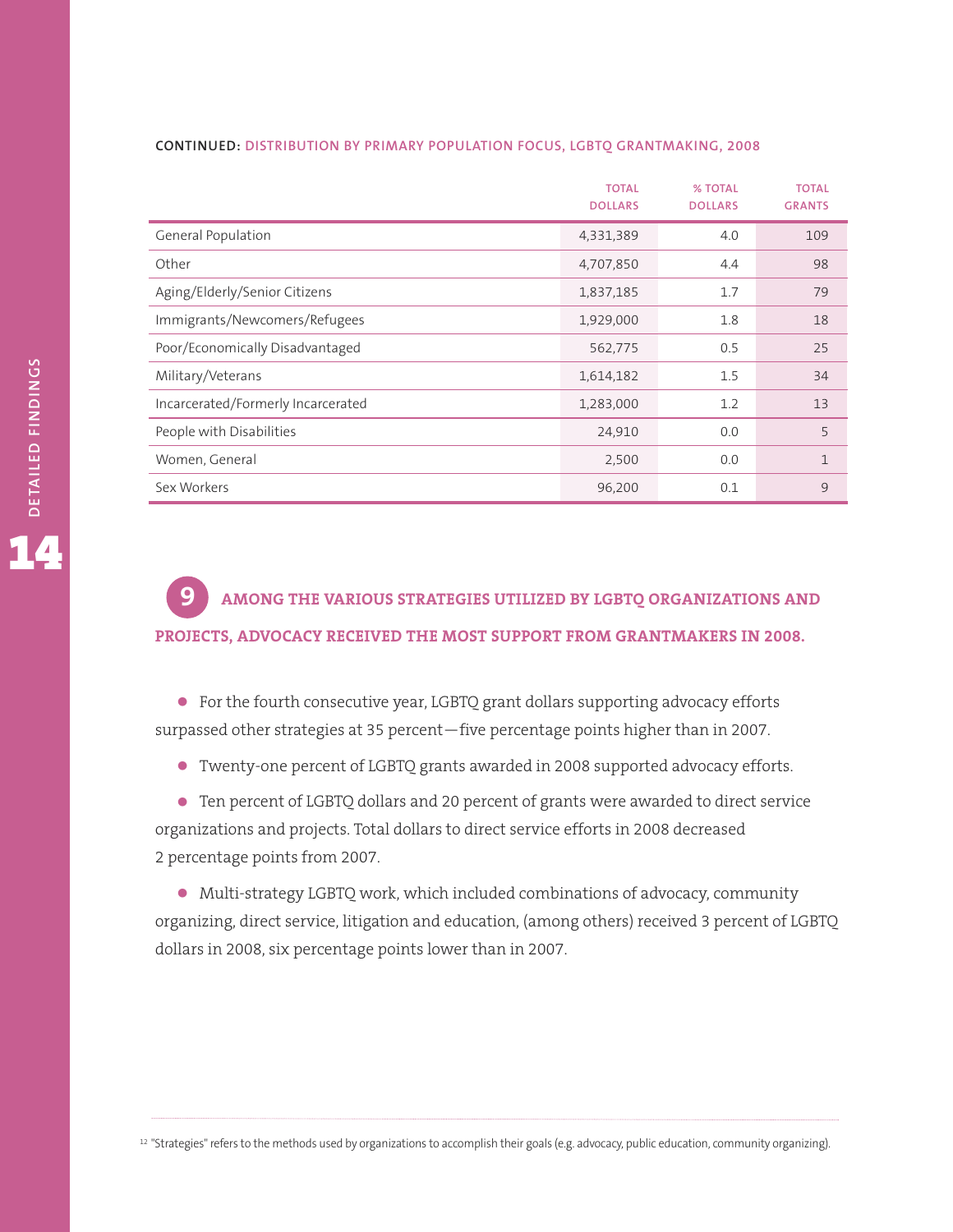### **DISTRIBUTION BY STRATEGY USED, LGBTQ GRANTMAKING, 200812**

|                                  | <b>TOTAL</b><br><b>DOLLARS</b> | % TOTAL<br><b>DOLLARS</b> | <b>TOTAL</b><br><b>GRANTS</b> |
|----------------------------------|--------------------------------|---------------------------|-------------------------------|
| Advocacy                         | \$38,011,196                   | 35.4%                     | 749                           |
| Litigation                       | 10,665,256                     | 9.9                       | 190                           |
| Direct Service                   | 10,460,248                     | 9.8                       | 712                           |
| Public Education                 | 7,121,538                      | 6.6                       | 123                           |
| Leadership Development           | 6,593,799                      | 6.1                       | 191                           |
| Research                         | 5,070,625                      | 4.7                       | 86                            |
| Organizational Capacity Building | 4,416,858                      | 4.1                       | 144                           |
| Community Organizing             | 3,899,956                      | 3.6                       | 176                           |
| Multi-Strategy                   | 3,494,693                      | 3.3                       | 155                           |
| Training/Technical Assistance    | 3,314,436                      | 3.1                       | 101                           |
| Philanthropy                     | 3,059,666                      | 2.9                       | 102                           |
| Culture                          | 2,666,982                      | 2.5                       | 355                           |
| Matching Grant                   | 2,245,453                      | 2.1                       | 35                            |
| Film/Video/Radio Production      | 1,961,310                      | 1.8                       | 79                            |
| Conferences/Seminars             | 1,295,270                      | 1.2                       | 123                           |
| <b>Fundraising Event</b>         | 1,075,519                      | 1.0                       | 191                           |
| Curriculum Development           | 752,000                        | 0.7                       | 6                             |
| Electronic Media/Online Services | 641,396                        | 0.6                       | 35                            |
| Publications                     | 493,390                        | 0.5                       | 38                            |

**GRANTMAKING SUPPORT FOR CIVIL RIGHTS/HUMAN RIGHTS EFFORTS FAR SURPASSED PHILANTHROPIC SUPPORT FOR THE OTHER ISSUES BEING ADDRESSED BY LGBTQ ORGANIZATIONS AND PROJECTS. 10**

• Organizations working on LGBTQ civil rights received 22 percent of LGBTQ dollars in 2008one percentage point higher than in 2007. "Civil rights" efforts include LGBTQ ballot initiatives, immigration and asylum, employment discrimination, and family issues such as adoption and parental rights, among others.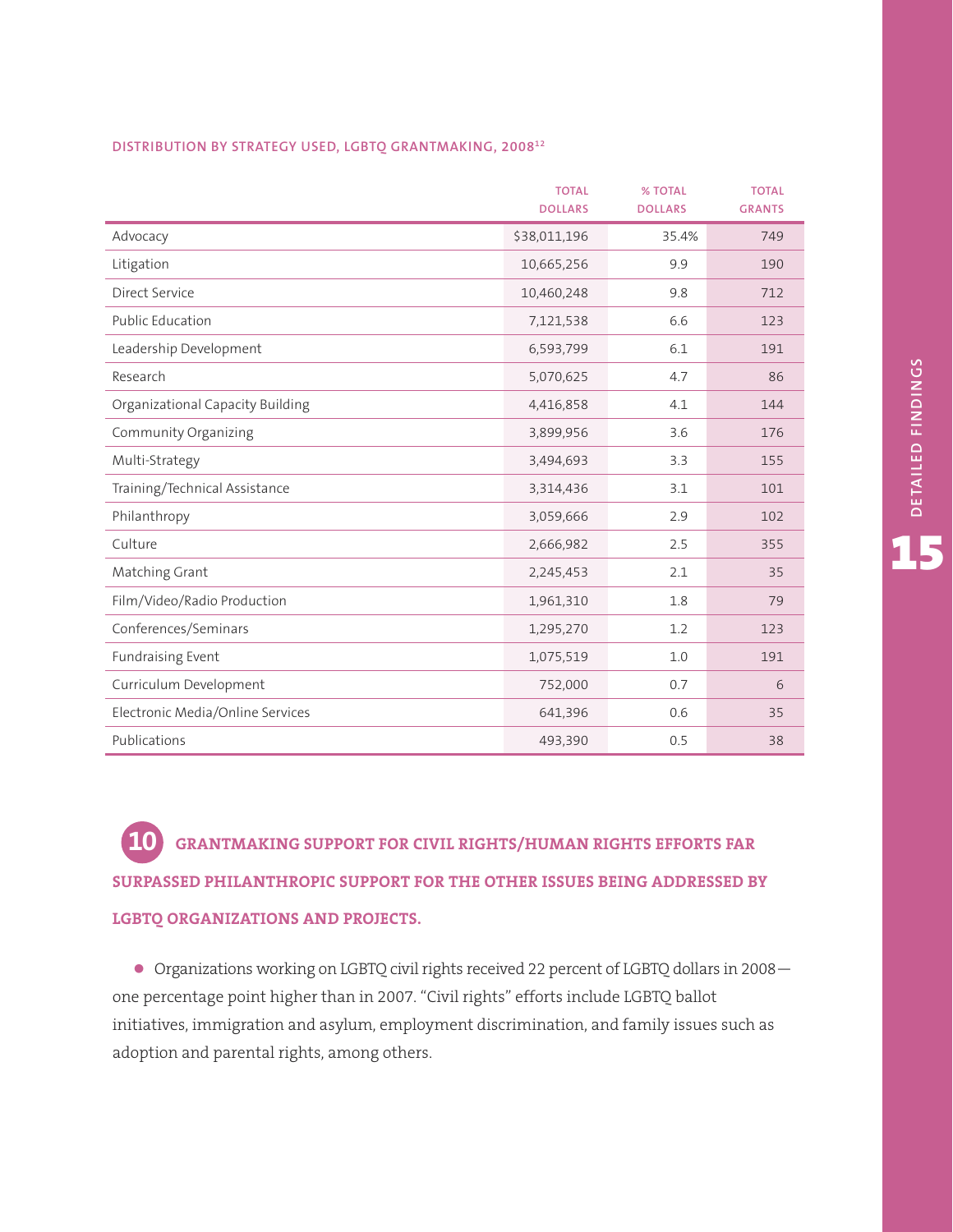• The highest percent of LGBTQ grants awarded in <sup>2008</sup> (16%) went to community building efforts, which includes community centers, cultural events, community organizing projects, film festivals and social networking activities.

• Four percent of LGBTQ dollars awarded in <sup>2008</sup> went to HIV/AIDS efforts that explicitly address LGBTQ populations. 13

# **TOTAL % TOTAL TOTAL DOLLARS DOLLARS GRANTS** Civil Rights \$23,343,688 21.8% 561 Human Rights 15,647,123 14.6 258 Marriage/Civil Unions 10,363,996 9.7 136 Multi-Issue 7,251,078 6.8 339 Health 6,805,276 6.3 318 Community Building/Empowerment 5,882,434 5.5 585 Religion 5,771,858 5.4 81 81 81 81 81 82 83 84 85,771,858 5.4 81 Education/Safe Schools 5,747,830 5.4 249 HIV/AIDS 4,503,960 4.2 209 Visibility 4,265,777 4.0 166 Philanthropy 3,461,682 3.2 166 Anti-Violence 2,384,774 2.2 88 Gender Identity 2,170,991 2.0 105 Housing 2,080,451 1.9 69 Homophobia 2,030,478 1.9 97 Strengthening Families 1,857,409 1.7 75 Military 1,624,182 1.5 35 Labor/Employment 963,988 0.9 25 Other 838,943 0.8 6 Unspecified 243,673 0.2 23

#### **DISTRIBUTION BY ISSUE ADDRESSED, LGBTQ GRANTMAKING, 200814**

<sup>14</sup> "Other" includes research projects, LGBTQ candidates and electoral issues, mentoring programs and needs assessments.

<sup>&</sup>lt;sup>13</sup> Because grant descriptions sometimes lack the sufficient detail to code and track in our research, it's difficult to disentangle HIV/AIDS grants that explicitly address LGBTQ populations from HIV/AIDS grants that reach broader populations. The figures in this report represent our best estimate.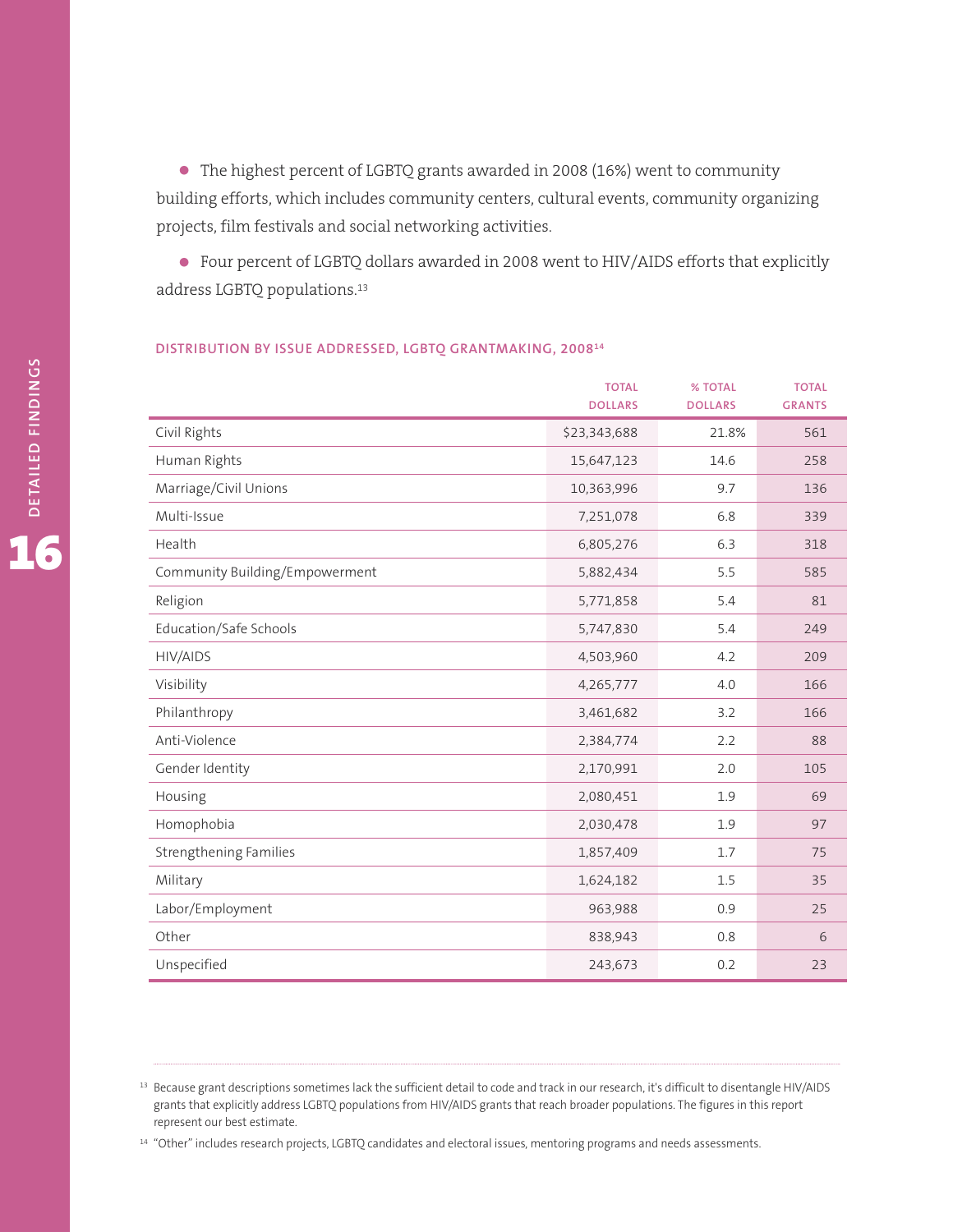# **APPENDIX A:** METHODOLOGY

When Funders for LGBTQ Issues began this research project, we knew that it would be impossible to survey the entire universe of grantmakers that support lesbian, gay, bisexual, transgender and queer organizations and projects across the country. Two barriers prevent us from this undertaking. First, there is no uniformity in the grants classification systems used by grantmakers. For example, some foundations classify LGBTQ as a population and others as an issue. Further, many do not use LGBTQ as a category in their classification systems and have no way of identifying these grants in their databases. Secondly, with more than 90,000 foundations comprising American philanthropy, it was not feasible for us to conduct a comprehensive search of all grants made by all grantmakers.

Based on these factors, we were left with two options. One option was to select a random sample of foundations to survey. The advantage of this methodology is that it would provide a statistically representative sample and the ability to generalize about the overall state of LGBTQ funding in the country. The disadvantage is that, given how few grantmakers fund LGBTQ issues in addition to the grants classification limitations described above, the data would be limited to generalizations and miss the richness of detail about the names of funders, their preferences, etc. The second option was to create a purposive sample that would target grantmakers known to us as funding, or being open to funding, LGBTQ organizations and projects. We chose the purposive sampling method, believing that both the quality and quantity of the information would provide greater insight and information about the state of LGBTQ philanthropy.

**POPULATION SURVEYED.** Requests for information were sent to 635 grantmakers identified through Funders for LGBTQ Issues' online directory of LGBTQ grantmakers, the Foundation Center's database and from funders' lists of LGBTQ organizations. All foun-dation types were surveyed, including independent, public, community and corporate foundations, and nonprofit organizations with grantmaking programs.

Information was obtained on 430 grantmakers through self-reporting by foundations, a review of 990s, and annual reports posted online and in the Foundation Center's online database.

This report represents information from the 343 grantmakers we identified as providing support for LGBTQ projects and organizations in 2008.

**CRITERIA FOR INCLUSION.** Our overarching research goal was to ensure that the data we collected focused specifically on LGBTQ issues and organizations. Therefore, the data does not include grants to organizations or projects that are generally inclusive of LGBTQ people unless they explicitly address an LGBTQ issue or population. For example, a women's organi-zation that's given a grant to develop a sex education curriculum for girls, welcome to all girls, including LBT girls, would not be included in the data. If that same organization was funded to provide sex education specifically to lesbians, it would be included. A statewide human rights advocacy organization that's given a grant specifically to fight an anti-gay marriage amendment would be included. However, if that same group was given a general support grant, it would not be included.

**HIV/AIDS.** Because of the lack of consistency in grants classification systems, it is difficult to identify HIV/AIDS grants that are explicitly support LGBTQ communities and MSM populations. In addition, while many funders track HIV/AIDS grants, they often do not track LGBTQ issues within those grants. In addition, many HIV/AIDS grants support the broad range of people affected by the pandemic and not particular sub-groups.

**REGRANTING.** To avoid double counting dollars, this report allocates regranting monies to the organizations responsible for regranting (and not the original source of funding). This method provides better information about the purposes of the funding, which captures both the intent of the primary funder and the regranting institution. The downside to this approach is that it does not accurately present the full funding by those institutions providing the original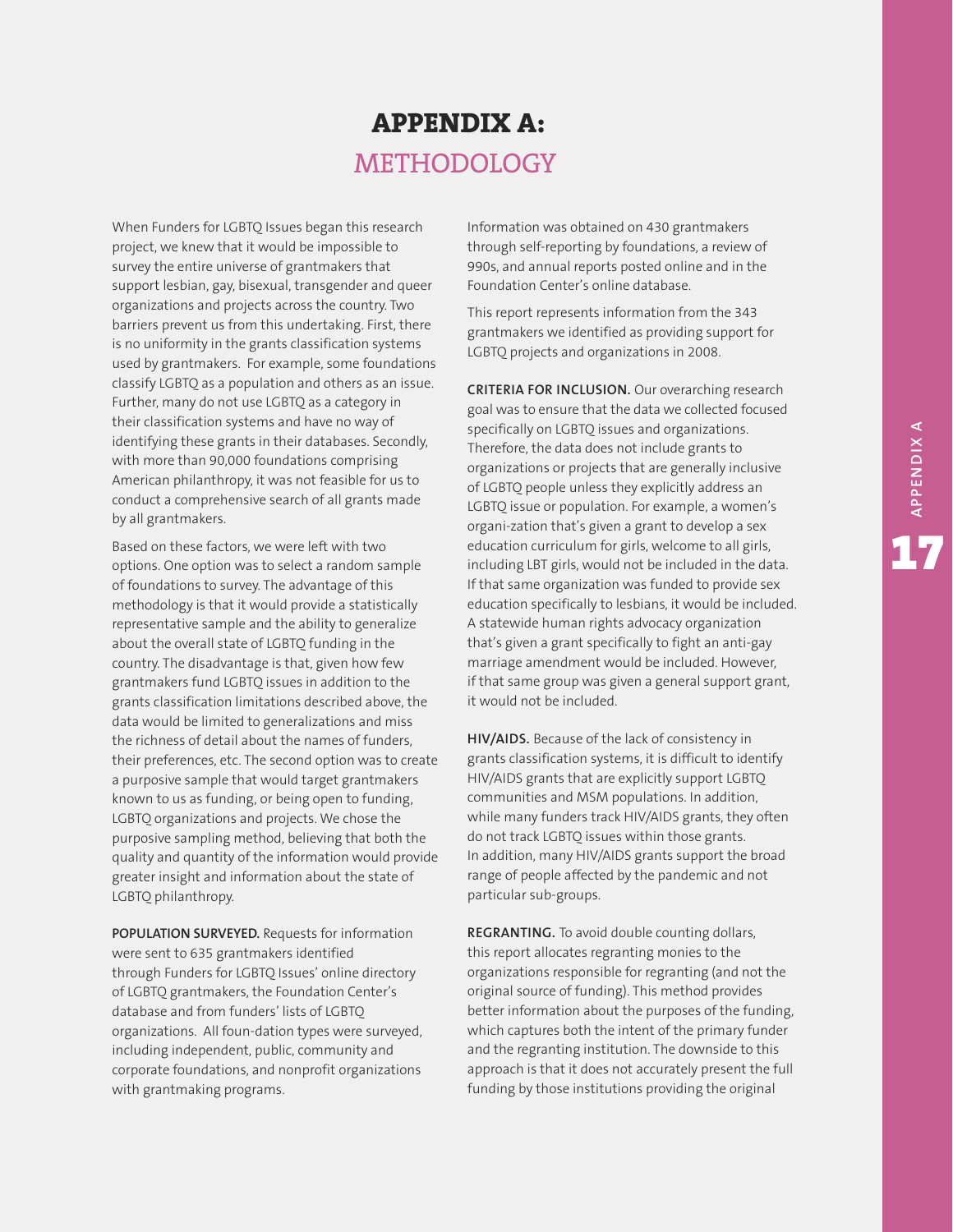regranting money. To address this issue, we have provided information about those foundations and the dollar amount of those grants.

**CLASSIFICATION SYSTEM.** In addition to recording basic information about the grantmaker (name, city, state and type of foundation), the grantee (name, city, state, country), and amount and duration of the grant, the database also describes the following five areas:

- Geographic Focus (local, state, multi-state, national, international) of the grantee
- Population Focus (e.g. children and youth, people of color)
- Type of Support (e.g. general, program, research, scholarships, capital campaigns)
- Strategies Used (e.g. advocacy, public education, culture, community organizing, litigation, leadership development)
- Issue Addressed (e.g. civil rights, community building, health, religion, homophobia)

While these categories are mostly self-evident, some need further explanation.

The **Population Focus** category indicates the targeted audience for the grant. Because our criteria dictates that all of the grants target or serve the needs of LGBTQ people, our goal for this category was to identify the specific constituency or group (youth, seniors, people of color, general population, etc.). For example, a grant serving LGBTQ seniors of color would be coded to indicate that the primary population served was Seniors and People of Color; a grant addressing LGBTQ people in the military would be coded to indicate that the primary population served was People in the Military; a grant working for the human rights of LGBTQ people would indicate the population being addressed or served as LGBTQ; and a public education campaign to create greater acceptance of LGBTQ people would designate the General Population as the primary audience being addressed.

For **Strategy Used** and **Issue Addressed**, several factors impact our ability to assign categories. First, the differences in grants classification systems, as well as the philosophical and political approaches of foundations, means that there is no uniformity in the labeling used by reporting foundations. This requires that we make a subjective assignment in order to best fit the grants into our classification system. Second, in many cases, the grants lists we received did not provide any information other than the name of the grantee and the type of support. In these cases, attempts were made to research the work of the grantee to make an assignment. When an assignment was not possible, the grant was coded as "unspecified." Finally, many grantees use multiple strategies, such as litigation, advocacy and public education, to achieve their goals.

**TIME FRAME.**This report is based on grants authorized during calendar year 2008, which means that if a foundation's board of directors met in December 2007 and authorized a grant for work to be undertaken in 2008, we did not include that grant, as it would have been included in the 2007 report.

Although we are working with the calendar year, there is a sub-set of grantmakers that operates within a different fiscal year and that were only able to provide grants data based on their fiscal years. We decided to allow for this inconsistency with the understanding that we would remain consistent with the future reporting of those grantmakers over time. This consistency is important to prevent future double counting of grants or to prevent losing some grants data by changing time frames.

Multi-year grants are listed only in the year in which they were authorized, with the full amount of the grant listed in that year, together with the duration of the grant. The advantage of tracking all funds authorized in a year is that it best reflects a foundation's priorities in any given time period. The disadvantage is that it could present an inflated or under-inflated commitment to an interest over time.

**A**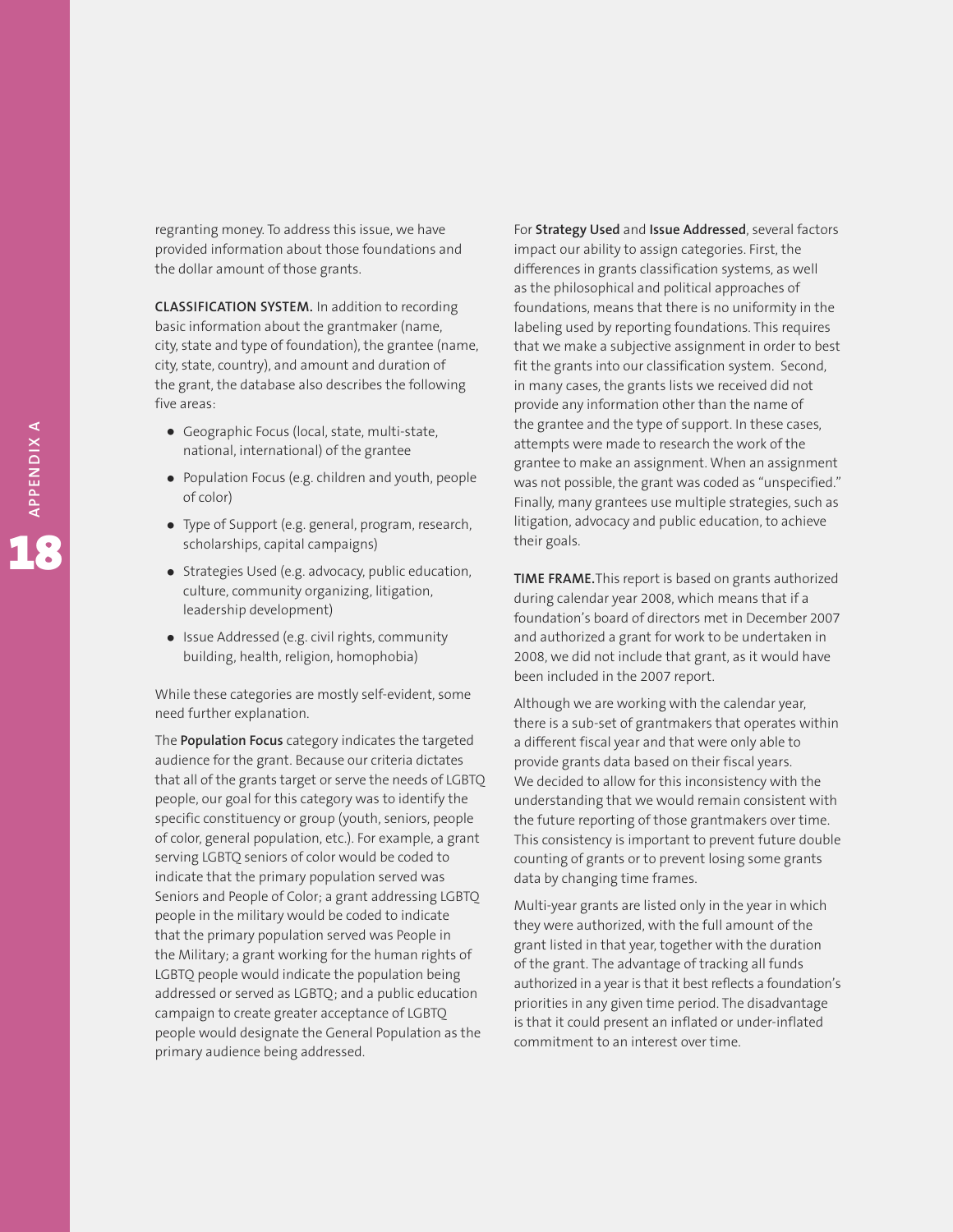# **APPENDIX B:**

# 2008 LIST OF LGBTQ GRANTMAKERS IN THE U.S.

| <b>TOTAL GRANTS  TOTAL DOLLARS</b> |  |
|------------------------------------|--|
|                                    |  |

|                                                         | 1              | \$10,000   |
|---------------------------------------------------------|----------------|------------|
|                                                         | $\overline{2}$ | 7,000      |
|                                                         | 6              | 198,400    |
|                                                         | 2              | 101,000    |
|                                                         | $\overline{4}$ | 100,000    |
|                                                         | 5              | 24,500     |
|                                                         | $\overline{4}$ | 56,278     |
|                                                         | 6              | 112,500    |
|                                                         | 5              | 109,673    |
|                                                         | 14             | 229,600    |
| American Psychological Foundation/Evelyn Hooker Program | 8              | 147,000    |
|                                                         | 1              | 2,500      |
|                                                         | $\overline{4}$ | 41,500     |
|                                                         | 1              | 32,000     |
|                                                         | 1              | 200,000    |
|                                                         | 66             | 23,246,250 |
|                                                         | 1              | 5,000      |
|                                                         | $\overline{4}$ | 17,500     |
|                                                         | 84             | 11,342,971 |
|                                                         | 1              | 10,000     |
|                                                         | 330            | 2,591,906  |
|                                                         | 1              | 25,000     |
|                                                         | $\overline{4}$ | 43,000     |
|                                                         | 5              | 49,000     |
|                                                         | $\mathbf 1$    | 10,000     |
|                                                         | $\overline{2}$ | 25,465     |
|                                                         | $\mathbf{1}$   | 1,000      |
|                                                         | 11             | 169,500    |
|                                                         | 37             | 1,397,500  |
|                                                         | 1              | 1,000      |
|                                                         | $\overline{2}$ | 15,000     |
|                                                         | $\overline{2}$ |            |
|                                                         |                | 2,750      |
|                                                         | 1              | 20,000     |
|                                                         | 10             | 321,000    |
|                                                         | 1              | 10,000     |
|                                                         | $\mathbf 1$    | 1,000      |
|                                                         | $\mathbf 1$    | 15,000     |
|                                                         | 1              | 93,800     |
|                                                         | $\overline{2}$ | 40,000     |
|                                                         | 3              | 80,000     |
|                                                         | 96             | 2,423,765  |
|                                                         | 42             | 290,450    |
|                                                         | 1              | 6,850      |
|                                                         | 6              | 30,000     |
|                                                         | 34             | 89,060     |
|                                                         | 14             | 14,000     |
|                                                         | $\mathbf{1}$   | 50,000     |
|                                                         | 1              | 10,000     |
|                                                         | 16             | 735,000    |
|                                                         | 19             | 216,086    |
|                                                         | 16             | 1,020,746  |
|                                                         |                |            |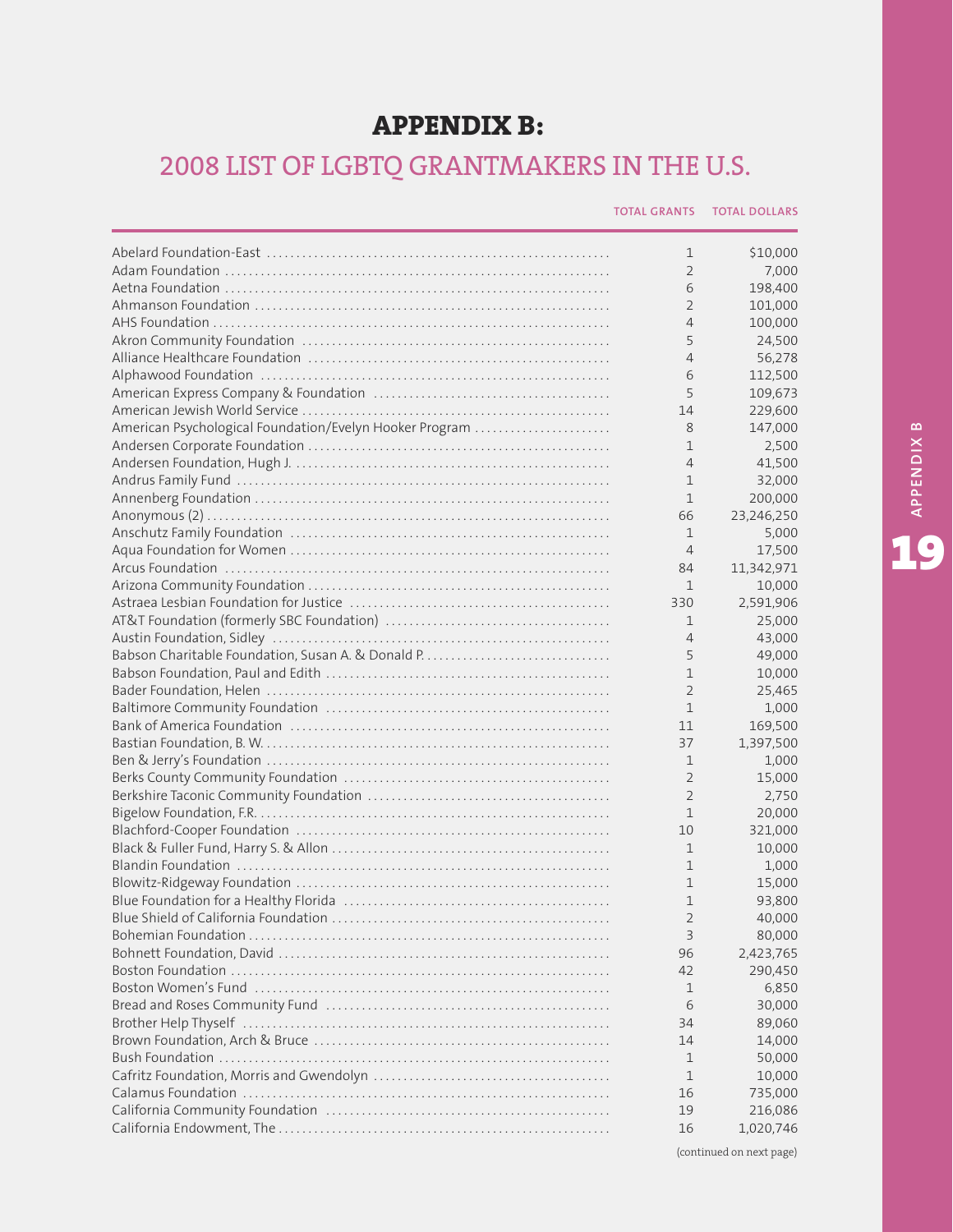|                                                            | $\overline{4}$ | \$1,015,000 |
|------------------------------------------------------------|----------------|-------------|
|                                                            | 1              | 35,000      |
|                                                            | 8              | 18,000      |
| Capital Group Companies Charitable Foundation              | 12             | 51,380      |
|                                                            | $\mathbf 1$    | 10,000      |
|                                                            | $\mathbf{1}$   | 10,000      |
|                                                            | 10             | 23,750      |
|                                                            | 1              |             |
|                                                            |                | 16,500      |
|                                                            | 7              | 92,200      |
|                                                            | 8              | 652,000     |
|                                                            | 7              | 31,500      |
|                                                            | $\overline{2}$ | 6,000       |
|                                                            | 5              | 24,300      |
|                                                            | $\overline{7}$ | 135,000     |
|                                                            | 1              | 2,000       |
|                                                            | 6              | 82,500      |
|                                                            |                |             |
|                                                            | 1              | 2,500       |
|                                                            | 11             | 62,250      |
| Children of Lesbians and Gays Everywhere (COLAGE)          | 7              | 4,750       |
|                                                            | 9              | 120,000     |
|                                                            | $\mathbf{1}$   | 6,000       |
|                                                            | 3              | 625,000     |
|                                                            | 26             | 156,627     |
| Community Foundation for the Fox Valley Region             | 1              | 30,000      |
|                                                            |                |             |
|                                                            | 16             | 88,050      |
|                                                            | $\overline{2}$ | 12,625      |
|                                                            | $\overline{2}$ | 30,000      |
| Community Foundation for National Capital Region           | 17             | 183,502     |
|                                                            | 11             | 30,000      |
|                                                            | 9              | 73,890      |
|                                                            | $\overline{2}$ | 15,993      |
|                                                            | $\overline{2}$ | 16,000      |
|                                                            | $\overline{4}$ | 12,238      |
|                                                            | 15             | 63,700      |
|                                                            |                |             |
| Community Foundation of Southeastern Michigan              | 51             | 728,226     |
|                                                            | 1              | 250         |
|                                                            | 16             | 30,500      |
| Community Foundation Serving Richmond and Central Virginia | 9              | 45,750      |
|                                                            | 1              | 10,000      |
|                                                            | $\mathcal{P}$  | 25,000      |
|                                                            | 22             | 95,180      |
|                                                            | 2              | 94,864      |
|                                                            | 10             | 53,000      |
|                                                            | 3              | 50,000      |
|                                                            |                |             |
|                                                            | 30             | 228,200     |
|                                                            | 1              | 2,500       |
|                                                            | 3              | 71,000      |
|                                                            | 1              | 77,500      |
|                                                            | 1              | 40,000      |
|                                                            | 4              | 123,500     |
|                                                            | 38             | 54,895      |
|                                                            | 4              | 43,331      |
|                                                            | 1              | 200         |
|                                                            |                |             |
|                                                            | 2              | 30,000      |
|                                                            | 1              | 25,000      |
|                                                            | 1              | 1,500       |
|                                                            | 4              | 61,000      |
|                                                            | 1              | 20,000      |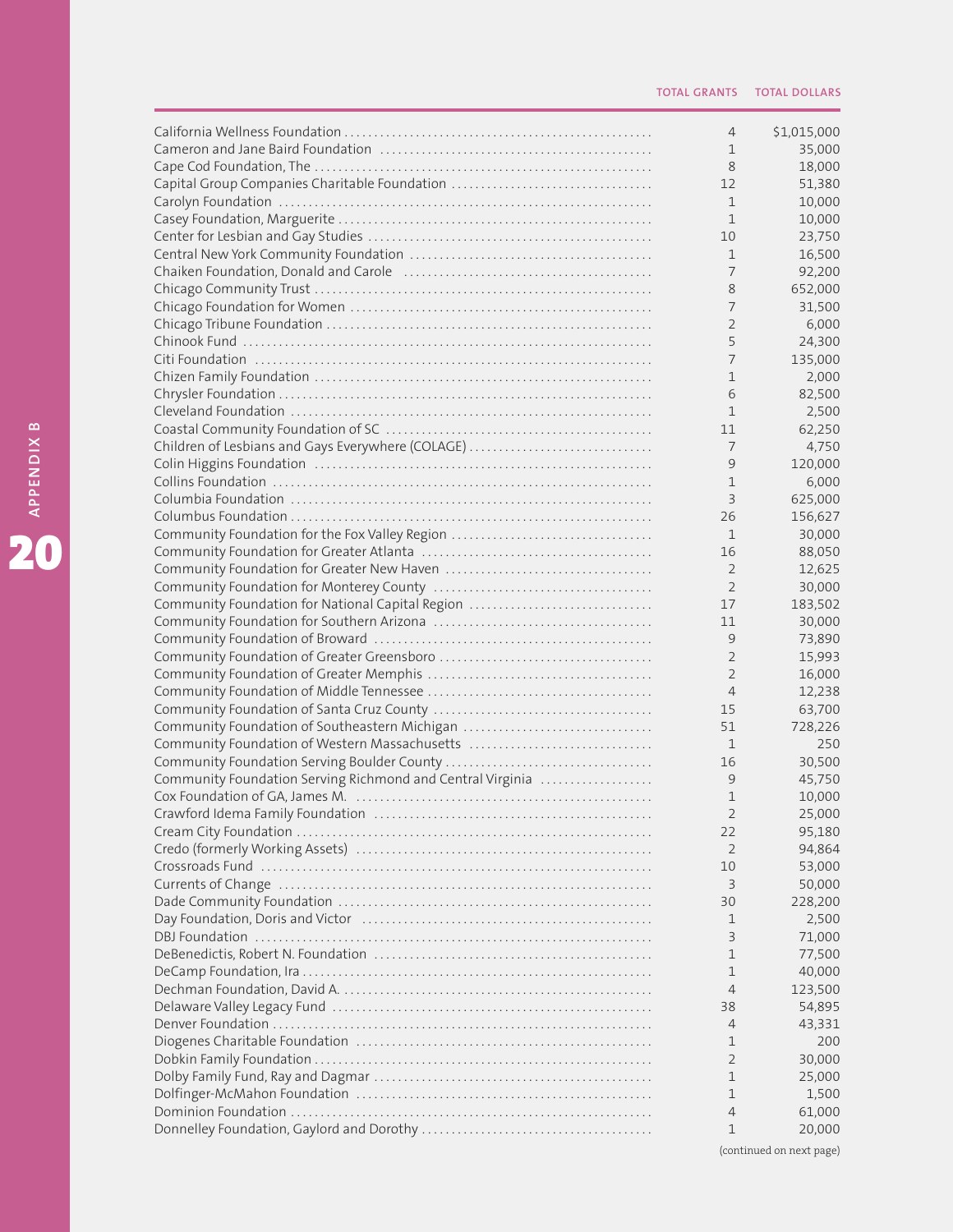|                                                 | 2              | \$50,000  |
|-------------------------------------------------|----------------|-----------|
|                                                 | $\mathbf 1$    | 12,250    |
| Dreeland, John F and Hauff, Robert V Foundation | 1              | 10,000    |
|                                                 | 1              | 300,000   |
|                                                 | 1              | 50,000    |
|                                                 | 2              |           |
|                                                 |                | 20,000    |
|                                                 | 1              | 80,000    |
|                                                 | $\mathbf{1}$   | 5,000     |
|                                                 | 6              | 306,200   |
|                                                 | 129            | 105,971   |
| Esmond Harmsworth 1997 Charitable Foundation    | 9              | 353,333   |
|                                                 | 8              | 113,775   |
|                                                 | $\mathbf 1$    | 3,000     |
|                                                 | 35             | 7,502,143 |
|                                                 | 18             | 80,750    |
|                                                 | $\overline{4}$ | 20,000    |
|                                                 | 11             | 108,500   |
|                                                 | 2              | 60,000    |
|                                                 | 15             | 242,000   |
|                                                 | $\mathbf 1$    | 20,000    |
|                                                 | 3              | 11,700    |
|                                                 | 2              |           |
|                                                 |                | 22,946    |
|                                                 | 32             | 250,200   |
|                                                 | 13             | 120,500   |
|                                                 | 1              | 15,000    |
|                                                 | $\mathbf 1$    | 380,000   |
|                                                 | 16             | 156,000   |
|                                                 | $\overline{4}$ | 40,000    |
|                                                 | $\mathbf 1$    | 5,000     |
|                                                 | $\mathbf 1$    | 50,000    |
|                                                 | 95             | 6,216,950 |
|                                                 | 1              | 20,000    |
|                                                 | 63             | 999,567   |
|                                                 | $\mathbf 1$    | 75,000    |
|                                                 | $\mathbf{1}$   | 30,000    |
|                                                 | $\mathbf{1}$   | 250,000   |
|                                                 | $\mathbf 1$    | 70,000    |
|                                                 | 29             | 210,398   |
|                                                 |                |           |
|                                                 | $\mathbf 1$    | 3,000     |
|                                                 | 1              | 137,100   |
|                                                 | 8              | 125,000   |
|                                                 | 1              | 20,000    |
|                                                 | 17             | 56,280    |
|                                                 | $\mathbf 1$    | 50,000    |
|                                                 | 11             | 195,450   |
|                                                 | 57             | 9,338,000 |
|                                                 | 1              | 17,500    |
|                                                 | 4              | 38,000    |
|                                                 | 3              | 59,664    |
|                                                 | 1              | 100       |
|                                                 | 1              | 25,000    |
|                                                 | 3              | 19,300    |
|                                                 | 10             | 28,000    |
|                                                 |                |           |
|                                                 | 1              | 12,862    |
|                                                 | 3              | 33,000    |
|                                                 | 1              | 1,000     |
|                                                 | 6              | 22,800    |
|                                                 | 1              | 352,500   |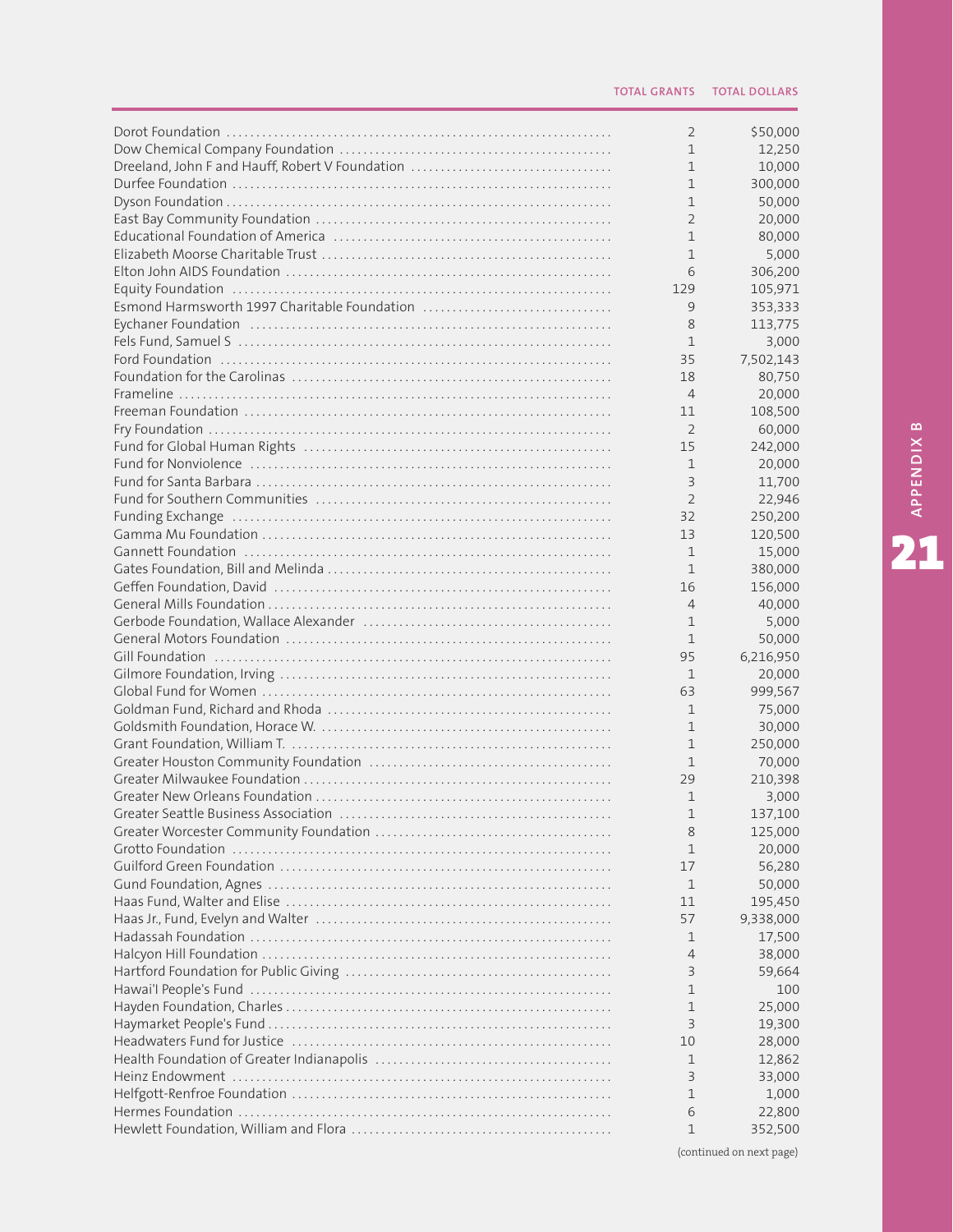| 3              | \$40,000  |
|----------------|-----------|
| $\mathbf 1$    | 5,000     |
| 10             | 48,950    |
| 205            | 1,320,286 |
| 1              | 1,000     |
| $\mathbf 1$    | 20,000    |
| 1              | 10,000    |
| 1              | 40,000    |
| $\overline{2}$ | 39,000    |
| 1              | 25,000    |
| $\overline{2}$ | 2,000     |
| 35             | 803,070   |
| 6              | 29,975    |
| 9              |           |
|                | 10,350    |
| $\overline{4}$ | 90,000    |
| 2              | 20,000    |
| $\overline{2}$ | 5,000     |
| 1              | 5,000     |
| 10             | 19,200    |
| $\overline{2}$ | 102,440   |
| 3              | 2,850     |
| 9              | 83,500    |
| 8              | 14,000    |
| 3              | 20,000    |
| 1              | 11,200    |
| 6              | 107,247   |
| 8              | 339,500   |
| $\overline{2}$ | 3,500     |
| 34             | 893,583   |
| 3              |           |
|                | 45,000    |
| $\overline{2}$ | 25,000    |
| 1              | 300       |
| 5              | 200,000   |
| $\overline{2}$ | 60,000    |
| 12             | 128,500   |
| 11             | 40,500    |
| 2              | 3,000     |
| 15             | 95,050    |
| $\mathbf 1$    | 10,000    |
| 1              | 1,000     |
| 1              | 95,000    |
| 11             | 55,000    |
| 1              | 30,000    |
| 1              | 5,000     |
| 1              | 135,000   |
| 2              | 61,000    |
| 3              | 11,000    |
|                |           |
| 1              | 35,000    |
| 9              | 171,700   |
| 1              | 48,800    |
| $\overline{2}$ | 50,000    |
| 1              | 3,000     |
| 1              | 200,000   |
| 10             | 425,000   |
| 7              | 146,000   |
| 2              | 120,000   |
| 1              | 7,000     |
| 6              | 105,000   |
|                |           |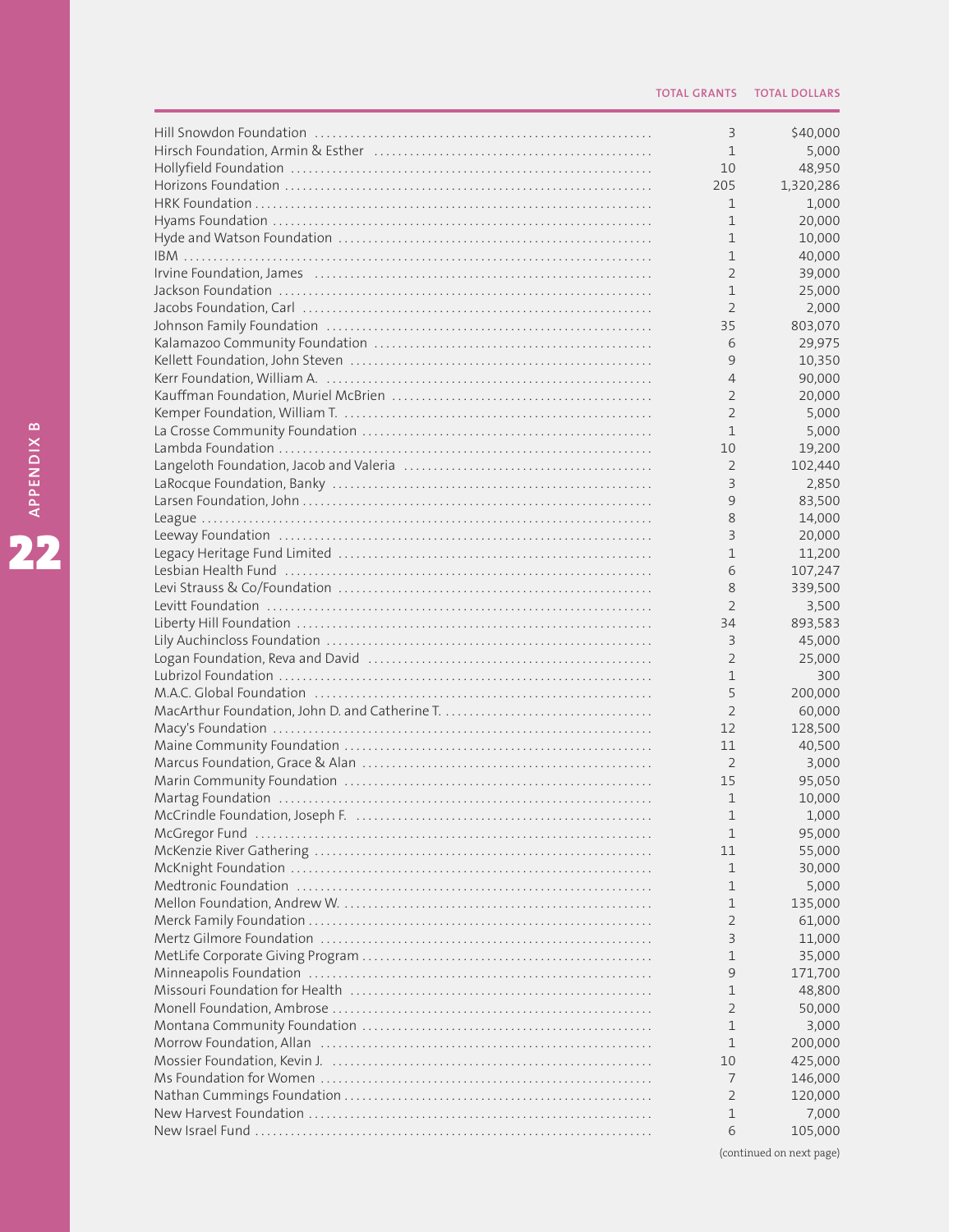|                                                            | 7              | \$27,750  |
|------------------------------------------------------------|----------------|-----------|
|                                                            | 13             | 881,000   |
|                                                            | 3              | 132,500   |
|                                                            | 1              | 25,000    |
|                                                            | 1              | 10,000    |
|                                                            | 5              | 200,000   |
|                                                            | 1              | 19,213    |
|                                                            | 7              | 36,500    |
|                                                            | 3              | 450,000   |
|                                                            | 1              | 700       |
|                                                            | 1              | 2,500     |
|                                                            | 5              | 4,440     |
|                                                            | 10             | 970,000   |
|                                                            | $\overline{4}$ | 515,000   |
|                                                            | 1              | 9,550     |
|                                                            | $\overline{4}$ | 432,000   |
|                                                            | 10             | 196,650   |
|                                                            |                |           |
|                                                            | 12             | 394,920   |
|                                                            | 1              | 50,000    |
|                                                            | 1              | 75,000    |
|                                                            | $\overline{2}$ | 10,000    |
|                                                            | 1              | 10,000    |
|                                                            | $\overline{2}$ | 530,628   |
|                                                            | 1              | 30,000    |
|                                                            | 23             | 138,325   |
|                                                            | 18             | 82,125    |
|                                                            | 9              | 149,650   |
|                                                            | $\overline{4}$ | 1,250     |
|                                                            | 1              | 1,162,705 |
|                                                            | 5              | 251,500   |
|                                                            | 1              | 51,400    |
|                                                            | 140            | 6,318,980 |
|                                                            | 16             | 2,268,500 |
|                                                            | 1              | 40,000    |
|                                                            | $\mathbf 1$    | 120,000   |
|                                                            | 21             | 657,300   |
|                                                            | 1              | 1,500     |
|                                                            | 1              | 25,000    |
|                                                            | 5              | 10,000    |
| $Resist$                                                   | 8              | 19,000    |
|                                                            | 1              | 50,000    |
|                                                            | 12             | 110,500   |
|                                                            | 1              | 70,000    |
|                                                            | 1              | 499,993   |
|                                                            | 6              | 43,000    |
| Robins, Kaplan, Miller & Ciresi, L.L.P. Private Foundation |                |           |
|                                                            | 4              | 59,800    |
|                                                            | 1              | 18,946    |
|                                                            | 1              | 50,000    |
|                                                            | 1              | 50,000    |
|                                                            | 3              | 110,000   |
|                                                            | 2              | 20,000    |
|                                                            | 1              | 1,000     |
|                                                            | 1              | 40,050    |
|                                                            | 4              | 40,400    |
|                                                            | 15             | 34,000    |
|                                                            | 6              | 38,000    |
|                                                            | 8              | 29,850    |
|                                                            | 12             | 36,000    |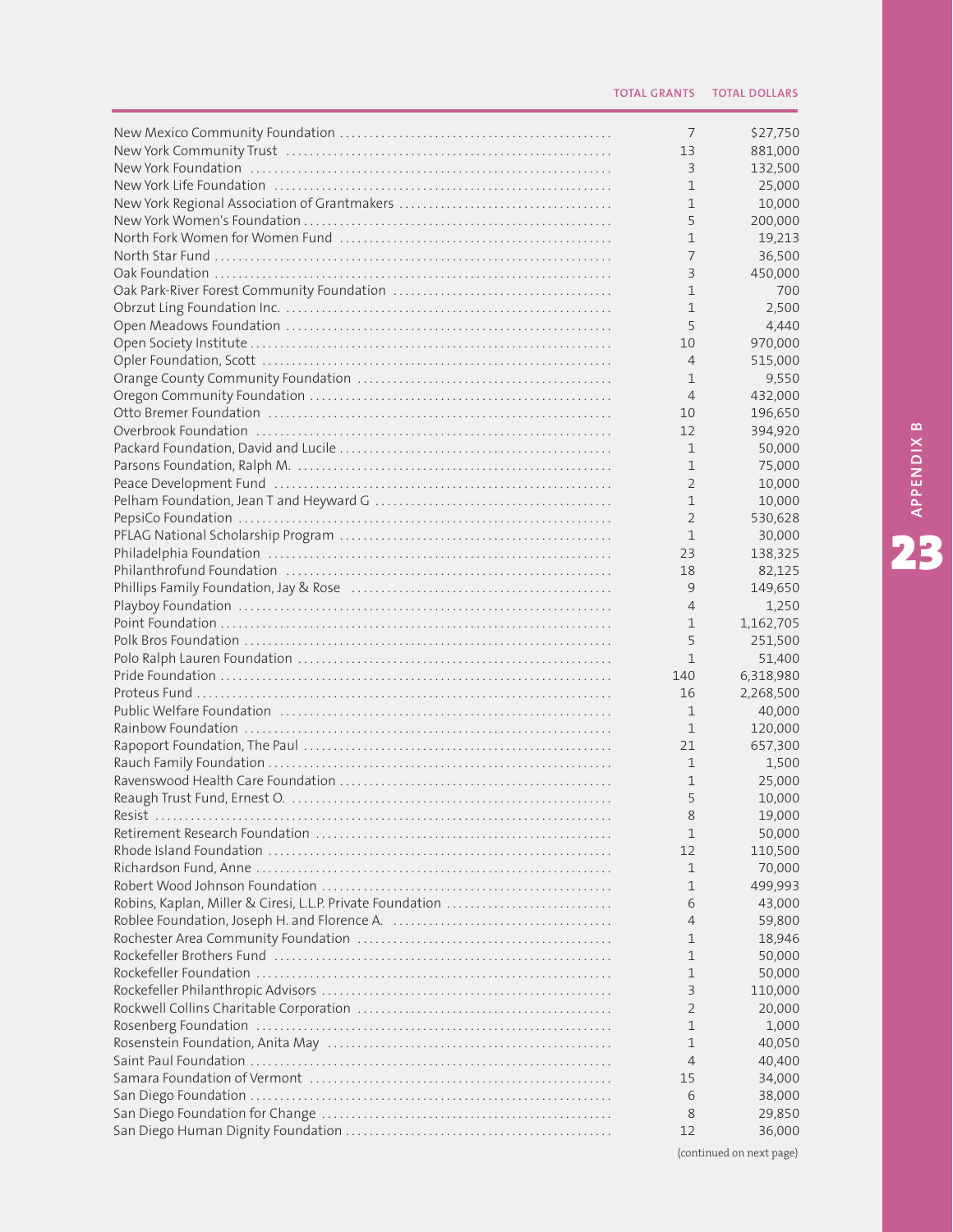|                                                                                                                 | 28             | \$936,000 |
|-----------------------------------------------------------------------------------------------------------------|----------------|-----------|
|                                                                                                                 | 5              | 2,560     |
|                                                                                                                 | 5              | 20,000    |
|                                                                                                                 | $\overline{2}$ | 125,000   |
|                                                                                                                 | 1              | 20,000    |
|                                                                                                                 | 1              | 20,000    |
|                                                                                                                 | $\overline{2}$ | 250       |
|                                                                                                                 | 19             | 196,000   |
|                                                                                                                 | 1              | 15,000    |
|                                                                                                                 | 6              | 13,500    |
|                                                                                                                 | 1              | 100,000   |
|                                                                                                                 | 20             | 197,500   |
|                                                                                                                 | 1              | 8,000     |
| Snowden Foundation, Ted (and the contract of the contract of the Snowden Foundation, Ted (and the contract of t | 18             | 416,000   |
|                                                                                                                 | 1              | 20,000    |
|                                                                                                                 | 2              | 13,200    |
|                                                                                                                 |                |           |
|                                                                                                                 | 3              | 25,500    |
|                                                                                                                 | $\overline{4}$ | 50,480    |
|                                                                                                                 | 1              | 25,000    |
|                                                                                                                 | 95             | 514,312   |
|                                                                                                                 | 10             | 83,000    |
|                                                                                                                 | 3              | 272,000   |
|                                                                                                                 | 19             | 609,975   |
|                                                                                                                 | 1              | 10,850    |
|                                                                                                                 | 3              | 3,500     |
|                                                                                                                 | $\overline{2}$ | 50,000    |
|                                                                                                                 | 1              | 7,500     |
|                                                                                                                 | 146            | 5,173,886 |
| Transgender Scholarship and Education Legacy Fund TSELF)                                                        | $\overline{4}$ | 10,000    |
|                                                                                                                 | $\overline{2}$ | 8,000     |
|                                                                                                                 | 1              | 10,000    |
|                                                                                                                 | 1              | 3,000     |
|                                                                                                                 | 1              | 20,000    |
|                                                                                                                 | 6              | 47,000    |
| Unitarian Universalist Veatch Program at Shelter Rock                                                           | 5              | 285,000   |
|                                                                                                                 | 10             | 41,525    |
|                                                                                                                 | 54             | 2,357,000 |
|                                                                                                                 | 12             | 99,500    |
|                                                                                                                 | 18             | 136,920   |
|                                                                                                                 | 15             | 104,350   |
|                                                                                                                 | 10             |           |
|                                                                                                                 |                | 256,850   |
|                                                                                                                 | 1              | 1,000     |
|                                                                                                                 | 1              | 5,000     |
|                                                                                                                 | 1              | 4,000     |
|                                                                                                                 | 2              | 60,000    |
|                                                                                                                 | 135            | 1,465,837 |
|                                                                                                                 | 3              | 286,900   |
|                                                                                                                 | 3              | 51,500    |
|                                                                                                                 | 5              | 67,000    |
|                                                                                                                 | 6              | 72,000    |
|                                                                                                                 | 2              | 20,000    |
|                                                                                                                 | 1              | 25,000    |
|                                                                                                                 | 2              | 20,000    |
|                                                                                                                 | 3              | 15,000    |
|                                                                                                                 | 2              | 30,000    |
|                                                                                                                 | 1              | 35,000    |
|                                                                                                                 | 1              | 14,000    |
|                                                                                                                 | 2              | 76,500    |